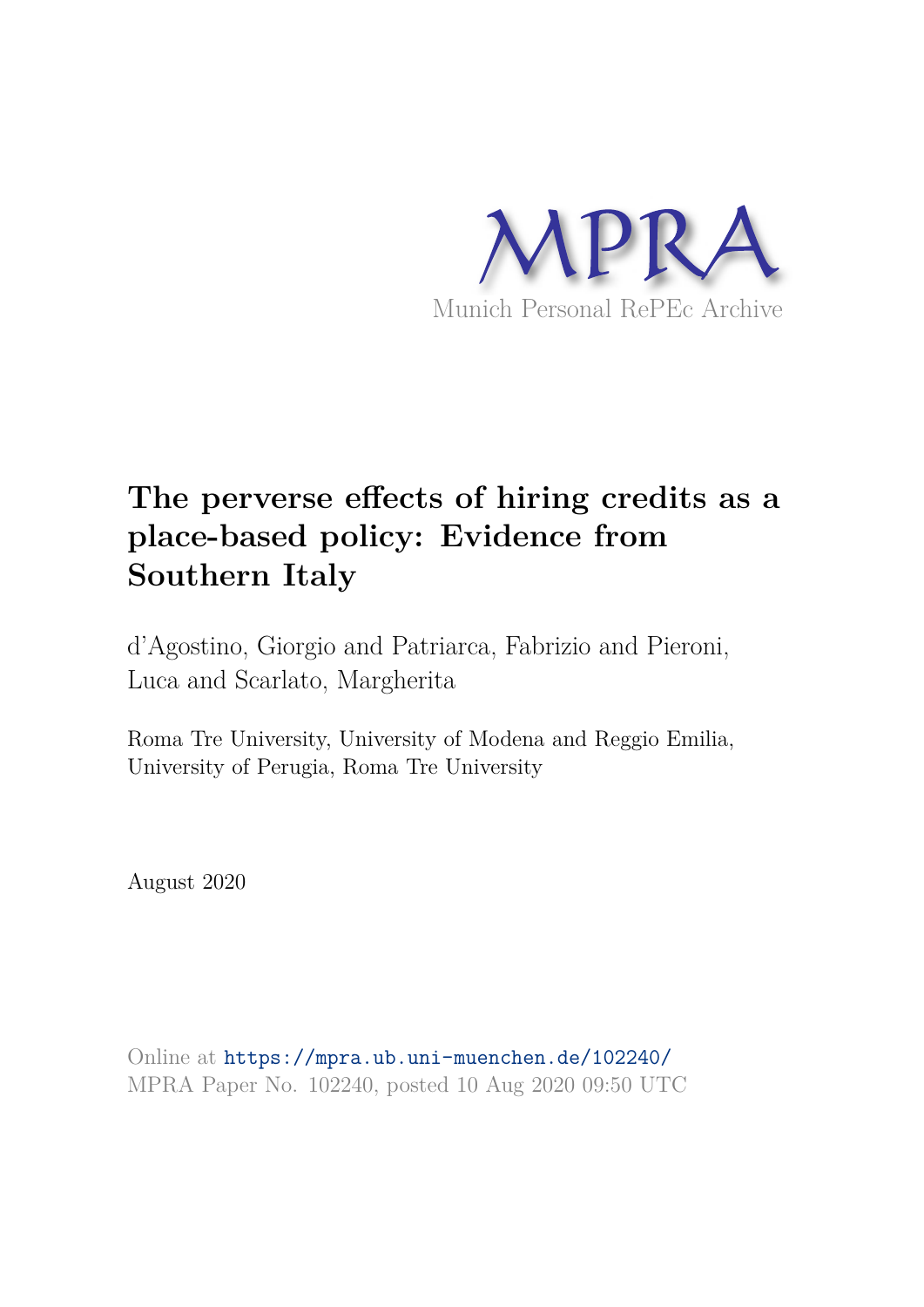# The perverse effects of hiring credits as a place-based policy: Evidence from Southern Italy

Giorgio d'Agostino Fabrizio Patriarca Luca Pieroni Margherita Scarlato Roma Tre University University of Modena University of Perugia Roma Tre University and Reggio Emilia

August 5, 2020

#### Abstract

This paper evaluates the wage effects of a tax credit policy on new hirings in Southern Italy. We use high-quality administrative data and propose a latent class inverse probability weighting method as a strategy to account for workers' unobserved heterogeneity. We find an unexpected negative effect of the tax cut on the wages of treated workers, which is more marked for women. Our results also provide new insights on the job-segregation dimension of the gender gap. We provide a theoretical model with worker and firm fixed effects to analyse the impact of employer tax cuts as a place-based policy in lagging regions.

Keywords: Regional disparities, place-based policies, hiring credits, wage differentials, gender segregation

JEL Classification: J16, J31, J38, J42, R58

# 1 Introduction

Hiring credits to favour job creation have been increasingly popular in the US and Europe to counteract the high unemployment induced by the Great Recession. Expansionary tax credits also came into use under the framework of the EU cohesion policy to outweigh the competitive disadvantages in structurally lagging regions. Empirical evidence of the effect of hiring credits shows little employment impacts and no significant effect on the wages of subsidised jobs (see Egebark and Kaunitz 2018; Saez et al. 2019, among others). Although this questions the effectiveness of such a costly fiscal stimulus, hiring credits still belong to the standard toolkit of place-based policies (Kline and Moretti, 2014).

In this paper, we analyse the distributive and side effects of hiring credits in lagging regions. The rationale is the downplayed though fundamental aspect of such kinds of policies: they are basically targeted at a segment of the labour market that can be defined as *marginal.* Tax credits are ultimately aimed at allowing job matches that are not profitable at market conditions. Nevertheless, labour costs can obviously be one (though not the only) determinant of the profitability of a job match. Furthermore, whenever relevant obstacles to regional development rely on structural factors other than gross wages, including rationing in final or credit markets or the lack of infrastructure and good institutions, tax credits become less effective. In this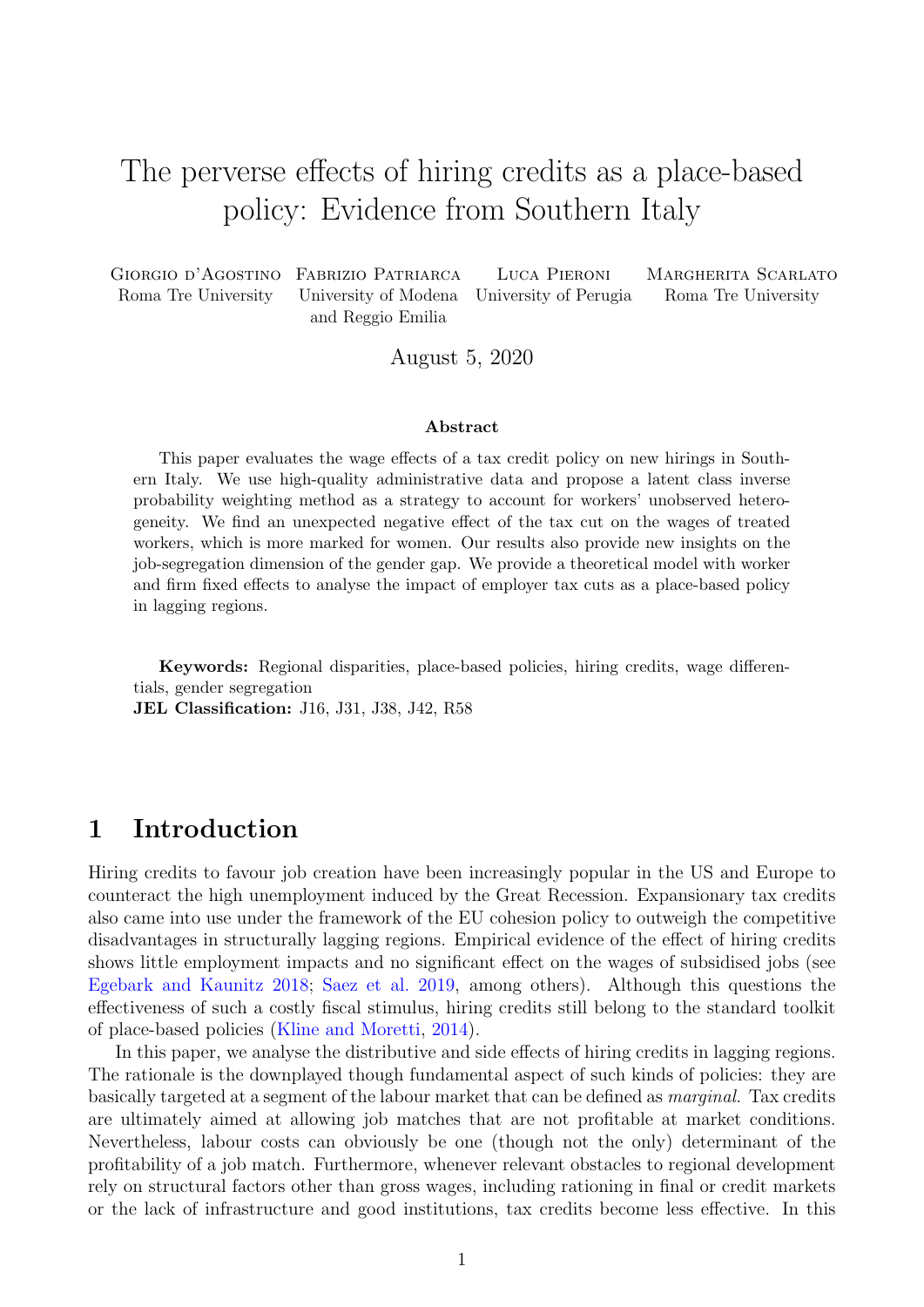case, the firms' marginal productivity curve is steep, and the transfers involve the activation of hardly productive matches. If both the fall in the marginal productivity of the subsidised matches offsets the value of the tax credit and the labour supply curve has a negative slope for this marginal segment, then we would expect a negative effect of the policy on the wage of the subsidised hirings. Although this result is in contrast with the standard labour market model, it is consistent with the hypothesis that the activated matches can actually involve only low-wage and low-productivity jobs.

Focusing on this 'bad jobs effect', we estimate the impact of hiring credits on wages in the lagging regions of Southern Italy and show as core evidence of our case study that the tax credit negatively affected the wage of the workers hired with the policy scheme. Indeed, the two features, very low productivity and low outside option of workers, characterise the marginal segment of the labour market.

The sign of the effect on wages seems also at odds with the rent-sharing model of wage setting<sup>1</sup>, according to which wages should catch part of the subsidy in the bargaining process. We provide a discussion arguing that our evidence is consistent with a model of monopsony, rent sharing and sorting in the labour market (Card et al., 2018) and reconsider it to interpret the other main result of the empirical analysis: the substantial gender dimension of the wage effect. This result is determined by the high concentration of bad jobs among women and can be explained by job segregation, which is indeed compatible with the sorting channel in the labour market model proposed by Card et al. (2016). Applied to the case of marginal jobs, the sorting channel working through search costs and women's preferences on non-pecuniary aspects of jobs explains the gender-biased impact of hiring credits and predicts that hiring credits may involve a further segregation of woman in bad jobs. This offers us a novel perspective from which to interpret the overall effect of hiring credits in lagging regions with a gender-segmented labour market.

Southern Italy is an interesting case for the empirical analysis because, in light of the history of the Italian persistent economic dualism, hiring subsidies reducing firms' labour costs to favour job creation have been a key component of place-based policies for a long time (de Castris and Pellegrini, 2012). In addition, a new interest for hiring credits after the Great Recession was justified by the concern that the persistent economic crisis might exacerbate the already high-income dispersion among regional partitions (Ciani and Torrini, 2019; Ciani et al., 2019; Mussida and Parisi, 2020).

Despite the wide use of hiring credits to spur job creation in Southern Italy, no evidence at all has been provided regarding the specific effects in the targeted regions. This study fills this gap, estimating the effect of a large and long-lasting programme of hiring credits on the wage of workers hired with the tax cut provided over the period 2008-2014. Since gender is one of the most important sources of labour market segmentation in Italy, particularly in the South (Deidda et al., 2015; Del Bono and Vuri, 2011), we investigate this issue from a perspective that emphasises labour market segmentation between the genders, a dimension that has been neglected in the limited evidence on the Italian case provided so far<sup>2</sup>. From a practical standpoint, this analysis helps unveil the coherence of tax credits with the goals of the placebased policy implemented in Southern Italy and, more generally, questions the effectiveness of such programmes of cuts to the employer portion of payroll taxes, which currently represent the most common type of active labour market policies (ALMPs) in Italy and are reauthorised on a regular basis at the national and regional level.

<sup>1</sup>Saez et al. (2019) show an implicit 'insider effect' of rent sharing in the case of hiring credits implemented in Sweden, implying that the tax credit positively affected the wages of other workers in the treated firms. This result makes the rent-sharing hypothesis compatible with a non-positive effect of the policy on the wages of subsidised workers.

<sup>2</sup>See Cipollone and Guelfi 2006; Pasquini et al. 2018; Sestito and Viviano 2016 for some recent evidence on the impact of hiring incentives on employment at the national level.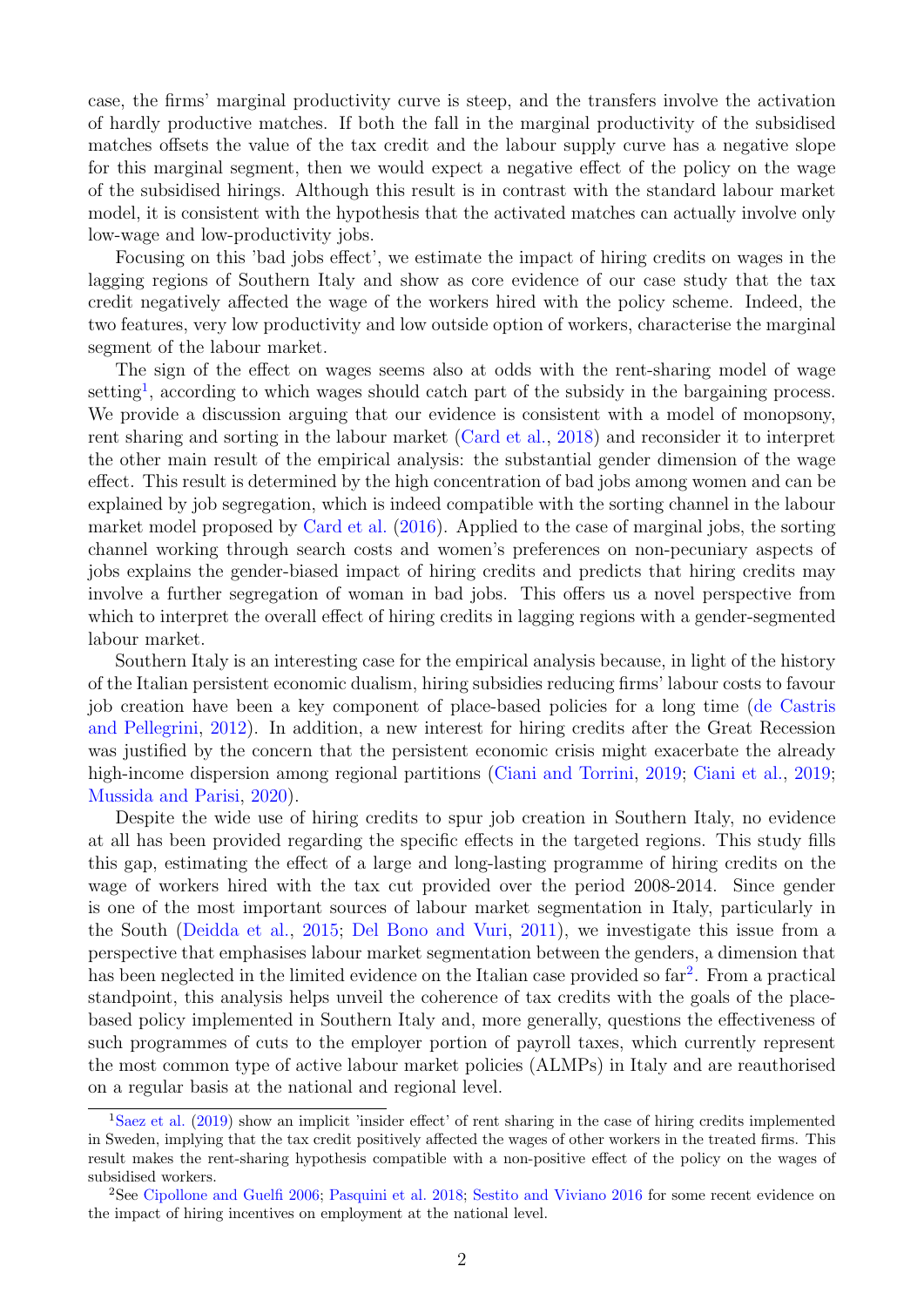Another contribution of the paper is motivated by the lack of some relevant information on workers' characteristics in our administrative dataset. In this regard, we propose a latent class inverse probability weighting (LC-IPW) method as a strategy to identify the impact of the tax cut on wages while providing a refinement in controls for unobserved labour market qualifications, such as the level of education of the workforce and family background. In this way, we obtain results that are controlled for gender composition effects related to unobserved characteristics.

Finally, we provide a generalisation of our findings to coherently locate the analysis in the existing theoretical literature. By proposing a model with rent-sharing and sorting mechanisms, we show that hiring credits may produce wage differentials and a gender wage gap in a labour market characterised by monopsonistic competition and firm and worker heterogeneity.

Our study is related to the literature investigating the counter-recessionary effects of hiring credits in the US and European countries<sup>3</sup>. Cahuc et al.  $(2019)$  show that the effectiveness of hiring credits in France is contingent on particular circumstances: temporary hiring credits have little congestion effects on wages and thus induce significant effects on employment, whereas permanent economy-wide hiring credits induce permanent increases in labour market tightness, and thus have a stronger impact on the expected gains of unemployed workers and, then, on wages. This analysis casts doubt about the effectiveness of permanent hiring credits on job creation, as documented in a number of available studies (Dickert-Conlin and Holtz-Eakin, 1999; Neumark, 2016; Neumark and Grijalva, 2017; OECD et al., 2010). However, Saez et al. (2019) analyse a large and permanent payroll tax cut applied to both new and ongoing jobs for young workers in Sweden and show that this policy generates firm-specific profit windfalls and rent-sharing responses within firms with a high incidence of treated workers. They show that the policy, when targeted to groups with weak attachment to the labour market (such as the young, workers in depressed geographical areas, or lower-paid workers), can be a useful tool to fight inefficiently high unemployment and to sustain wages of the targeted workers. Similar results are provided by Egebark and Kaunitz (2018), but they conclude that the Swedish payroll tax reduction was not a cost-effective way for increasing employment for young individuals. Overall, these findings show that the effectiveness of hiring credits with respect to a wide range of outcomes is strongly context-specific and contingent on the design of the measure.

Furthermore, this research draws on the literature on rent sharing and sorting that explains potential heterogeneous effects of the same institution or policy in different labour market segments (Card et al., 2013, 2016, 2018). These studies show that trends in wage dispersion closely track trends in the dispersion of productivity across workplaces and differential sorting of higher-ability workers to more productive firms. In addition, workers have heterogeneous preferences over potential employers depending on workplace differentiation in firm location and job characteristics, such as starting times for work. Such heterogeneity makes employers an imperfect substitute for workers, which gives firms some wage-setting power along the line of the Robinson's monopsony model (Robinson, 1933).

Furthermore, since workers' allocation across jobs and establishments might imply genderbased differences in a number of factors (e.g., the elasticity of labour supply, search costs, outside options) that produce incentives for monopsonistic discrimination, we refer to the literature on gender discrimination and job segregation (Barth and Dale-Olsen, 2009; Flabbi, 2010; Petrongolo, 2004).

The article is organised as follows. Section 2 describes the institutional background of the hiring credit schemes implemented in Southern Italy since 2008 and highlights the relevance of the discussion for the current political debate on hiring subsidies in Italy. Section 3 presents the data. Section 4 discusses the empirical strategy. The results of the estimation are presented in

<sup>3</sup>See Neumark (2016) for a review of the literature with a focus on US evidence. See also Brown (2015) for a review on pros and cons of hiring subsidies, in general.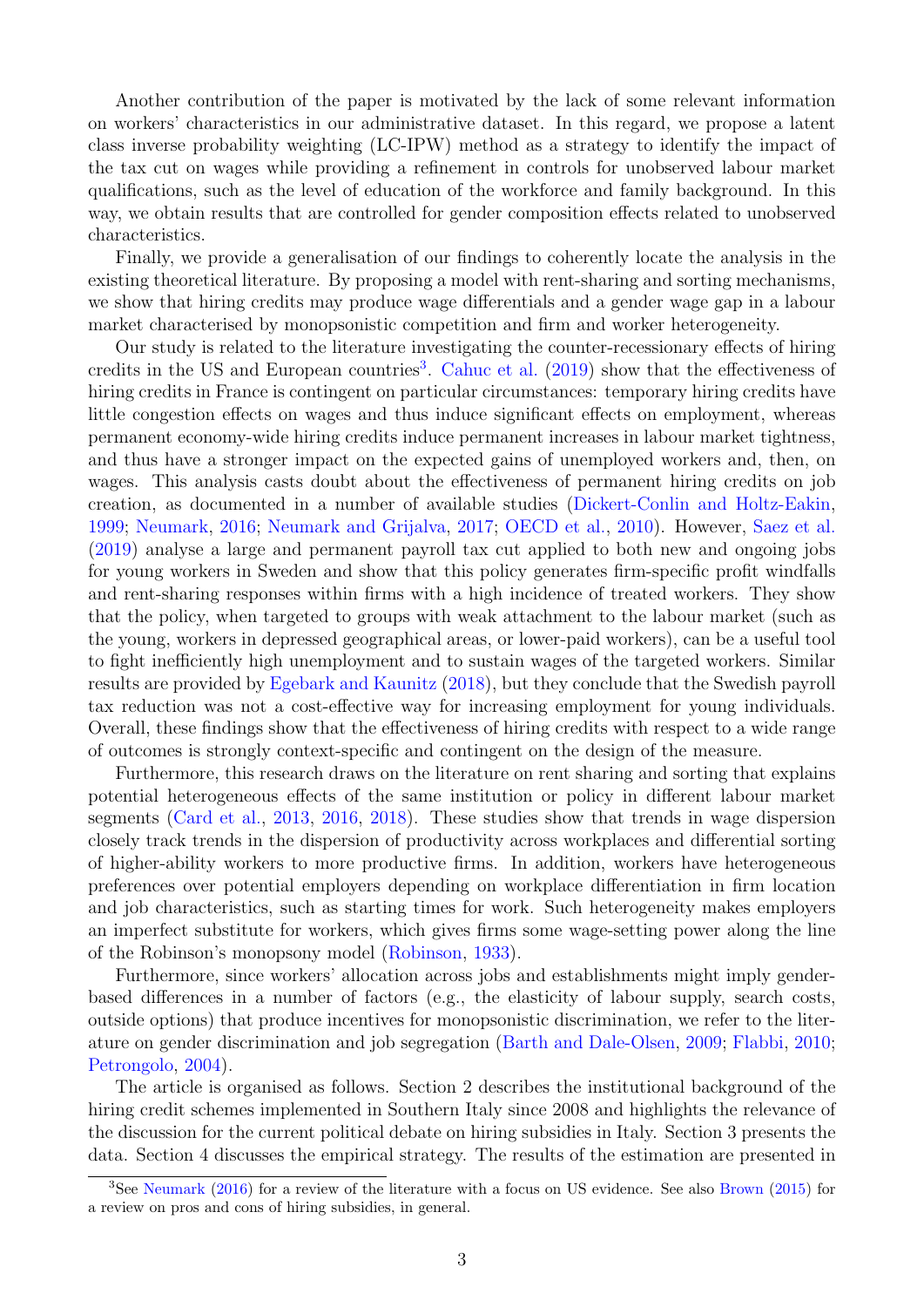Section 5, whereas Section 6 provides the theoretical model to interpret our findings. Section 7 concludes.

## 2 Background

Hiring credits should spur labour demand by lowering labour costs for eligible employers. This policy is based on tax credits targeting specific groups - often the disadvantaged - or countercyclical tax credits targeting the unemployed.

In Italy, there is a long lineage of hiring subsidies that provide financial incentives to private employers by temporarily reducing their labour costs (salary, tax or social contribution costs). According to Law 407/1990, any firm had access to a benefit corresponding to 50 percent of the taxes the firm had to pay to the social security service (INPS) and insurance agency (INAIL) for each individual, for a period of 36 months, on the condition of hiring the long-term unemployed and providing them a permanent contract<sup>4</sup>. The law ended on December 31st 2014 according to the 2015 Finance Law, as we will explain next. Considering the last twenty years, it is worth recalling that the 2001 Finance Law introduced a new hiring incentive in the form of a general, automatic and quite generous tax credit to all firms hiring workers with open-ended contracts, conditional on the firm's net job creation (Cipollone and Guelfi, 2006). This measure was intended to be temporary, but it was renewed and lasted up to 2006.

Even more relevant has been the implementation of geographically targeted hiring incentives that has been justified by large and long-standing regional inequalities (Colombo and Regini, 2016)<sup>5</sup>. For example, the incentive for hiring the long-term unemployed provided by Law 407/1990 was increased to 100 percent of the amount of social security contributions for artisans and other firms located in Southern Italy (Pasquini et al., 2018).

In the post-crisis period, the Southern Italian regions faced a severe economic downturn and an enormous job creation challenge. The downturn has had adverse impacts on almost every group of workers and all regions of the country in terms of both substantial unemployment and stagnant wages. However, job losses in the wake of the Great Recession have disproportionately affected workers in the South, where the unemployment rate had historically tended to be higher. In parallel, earnings inequality in the South has widened sharply over the last decade.

The continued fragility of the economy, the possibility of a sustained jobless recovery (Cellini and Torrisi, 2014), and the increasing inequality within the South macro-area (Mussida and Parisi, 2020) represented calls to action for immediate policy steps to expand employment and incentivise job creation. Hence, the 2008 Finance Law enacted by the Prodi Government introduced a job creation package for the Southern regions (Law 244/2007) that included tax relief measures for investments and new jobs, and other measures to deal with issues ranging from competitiveness and development to business finance and investment in scientific and technological research. The main components of the package were the enhanced short-run tax incentives for private sector employment expansion (Newell, 2009). The design of the measure was based on an automatic tax credit for new permanent jobs in the Mezzogiorno to reward net positive changes in employment that would not have occurred otherwise, and the credit was categorically targeted to the unemployed and people who had never worked<sup>6</sup>.

<sup>4</sup>Long-term unemployed are individuals who had been either in unemployment status, or in temporary layoff with the wage supplementation scheme (the so-called Cassa integrazione quadagni,  $CIG$ ), for at least 24 months.

<sup>5</sup> Italy includes 20 administrative regions: Piedmont,Valle d 'Aosta, Lombardy, Liguria, Trentino–Alto Adige, Veneto, Friuli–Venezia Giulia, Emilia–Romagna (North), Tuscany, Marche, Umbria, Lazio (Centre), Abruzzo, Molise, Puglia, Campania, Basilicata, Calabria, Sicily and Sardinia (South).

<sup>&</sup>lt;sup>6</sup>For the subgroup of women, the eligibility was extended to disadvantaged workers according to the European Commission's definition, namely, workers with difficulties entering the labour market, including disabled workers, young workers, migrants in the labour market and the long-term unemployed. The tax credit was fixed to 330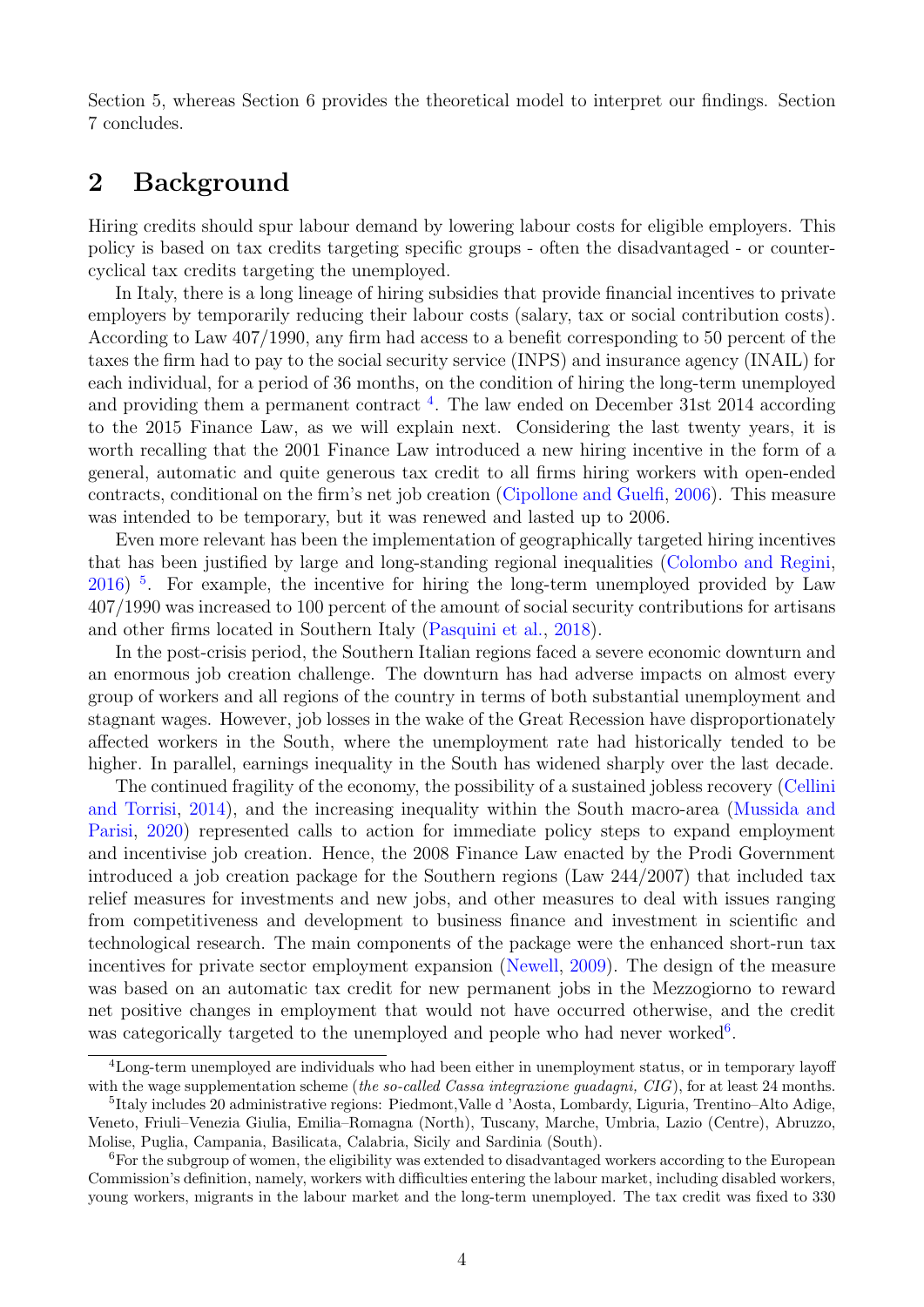The hiring measure was announced to last for three years (from 2008 to 2010). However, the extremely high unemployment rate and continued rise in long-term unemployment made a strong humanitarian and economic case for a longer-than-normal duration of benefits through the continuation of the tax credit compensation. Hence, in 2011, the Monti Government issued the so-called *Bonus Sud* (Law 106/2011) that confirmed the measure with the explicit aim of increasing the productivity of the depressed areas. More in detail, the *Bonus Sud* provided a generous tax credit (50 percent of the wage cost, including gross earnings and social security contributions) for new employment on a permanent basis for the disadvantaged workers in Southern Italy<sup>7</sup>. Again, the announced duration of the hiring credit was up to 2013, but the measure was extended up to 2015 by the Letta Government (Law 76/2013, known as *Labour Decree*).

Since the job losses over the 2008-2014 period were concentrated among young people and people holding temporary contracts, the political debate on employment creation policies at the time was focused on the objective of reducing labour market dualism. Thus, two major labour market reforms (the *Fornero reform* introduced with Law 92/2012, and the *Jobs Act*, enacted by Law 183/2014) were introduced with the aim of reducing the firing costs for fair dismissal in firms with more than 15 employees. To offset the increasing flexibility in dismissal regulation, hiring subsidies became a constant feature of the national policy to spur employment. The 2015 Finance Law issued by the Renzi Government introduced non-conditional hiring incentives for the first time in Italy (OECD, 2017; Centra and Gualtieri, 2017; Pasquini et al., 2018; Sestito and Viviano, 2016), providing a three-year exemption from social security contributions for new hires in 2015 with the new contract on a permanent basis (the so-called *Contratto a tutele crescenti*) and for conversions from temporary contracts to open-ended positions.

In 2016, this measure was confirmed (with a relief reduced to 40 percent of social security contributions) and strengthened for the Southern regions, extending the eligibility to additional employment contracts. Indeed, the so-called *Incentivo Occupazione Sud* provided a 100 percent cut in the non-wage labour costs for hirings in the Southern regions of young people (with less than 24 years) on a permanent basis or hirings with the apprenticeship contract.

Similarly, the 2018 Finance Law issued by the Gentiloni Government introduced a structural incentive for the employment of young people (with less than 35 years), providing a relief of 50 percent of the non-wage labour cost for new hirings or conversion of fixed-term contracts into permanent contracts. This approach has also been followed by the next governments, which extended up to 2020 the generous reliefs in the non-wage labour cost for the employment of young people on a permanent basis, at both the national and regional level, with specific measures for the less-developed regions.

Given the relevance of hiring credits in the current policy for job creation in the Southern regions, and, more generally, in Italy, it is relevant to run an evaluation of their impact in the distressed areas to provide some policy implications and suggestions for the near future.

Our analysis regards the measures implemented in Southern Italy by Law 244/2007 (over the 2008-2010 time span) and Law 106/2011 (that lasted from 2011 up to 2015). To assure an accurate identification of the tax credit policy, we have to take in account the overlap of multiple policies, and thus our empirical analysis excludes year 2015, during which new tax cuts at the national level were introduced. Figure 1 displays the share of the incentivised hires in the total new hires of dependent workers on a permanent basis in the private sector, by region, in the two subperiods covered by our analysis. We observe that the incidence of the subsidised hires is large, ranging from almost 9% in Abruzzo to 21% in Sicily as an average over the two

euros per month for each new hire; this amount was increased to 416 euros in the case of women who were disadvantaged workers.

<sup>7</sup>The measure was also targeted to the very disadvantaged workers, i.e., the individuals who are unemployed for at least 24 months.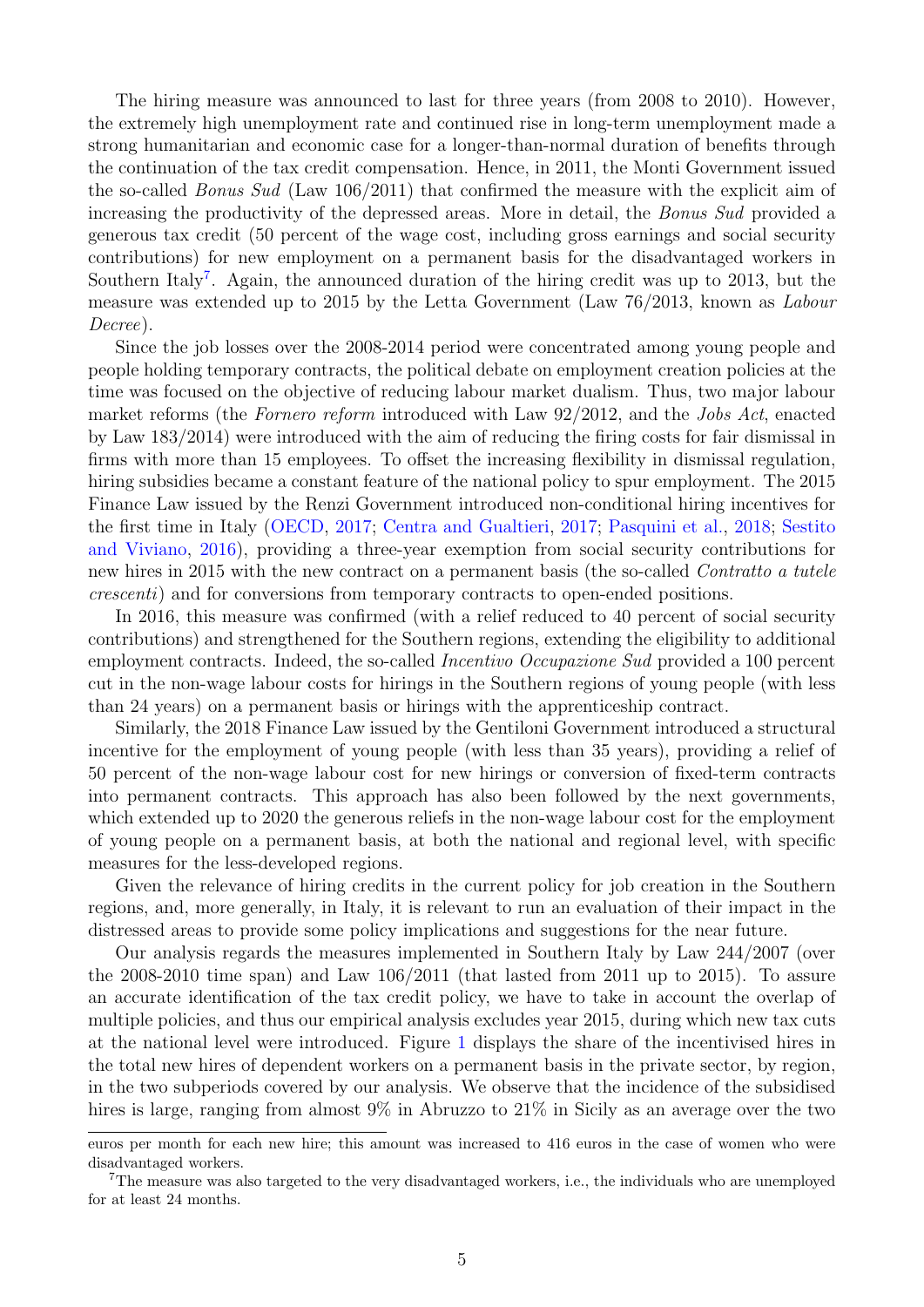subperiods.



Figure 1: Share of workers hired with the tax credit on total new hires, by region

Note: The figure reports the distribution of workers employed with the hiring credit in Southern Italy as a share of total new hires of dependent workers on a permanent basis in the private sector. Panel a) reports the shares of the workers hired with the incentives provided by Law 244/2007 over the period 2008-2010; panel b) reports the shares of the workers hired with the incentives provided by Law 106/2011 over the period 2011-2014.

## 3 Data

We exploit high-quality micro-level data with a longitudinal structure drawn from the administrative records maintained by the Italian Social Security Institute (Longitudinal Sample INPS – LoSaI). The dataset covers  $1/15$  of the population working in the private sector from 1985 up to 2015 and provides information on the individual yearly employment history, along with information on the job attributes (annual earnings, weekly wages and annual weeks worked) and basic demographic information on workers' characteristics (such as gender, year of birth, place of residence and position) and some information on the employers' characteristics (such as firm size and industry).

To select the sample, we excluded self-employed and semi-subordinate workers since the dataset reports only partial information for these workers. We also excluded those workers who were already employed with a permanent contract and remained in the contract for the whole period of the analysis, and then, we collected information on the history of each individual who was newly hired on a permanent basis in the period starting from 2008 up to 2014. When the individual had contemporary jobs in different firms during the same year, we used the information on the weeks of the social security contribution and wages to isolate the main activity from a secondary job.

Then, from the dataset, we extracted relevant information on the ALMPs implemented during the analysed time span. LoSaI distinguishes among several active labour market interventions<sup>8</sup>. We identified the workers with a permanent position acquired through the hiring

Source: Authors' calculations on LoSaI dataset.

<sup>8</sup>LoSaI archives classify ALMPs in five categories: i) human capital-enhancing policies for the youth working age population (i.e., apprenticeship and training contracts), ii) other measures to facilitate the occupations of first-job seekers (i.e., access-to-work contracts), iii) hiring credits for permanent contracts, iv) incentives to firms to hire workers with permanent or temporary contracts, and v) policies to increase the matching between workers and firms (i.e., temporary agency works and on-call contracts).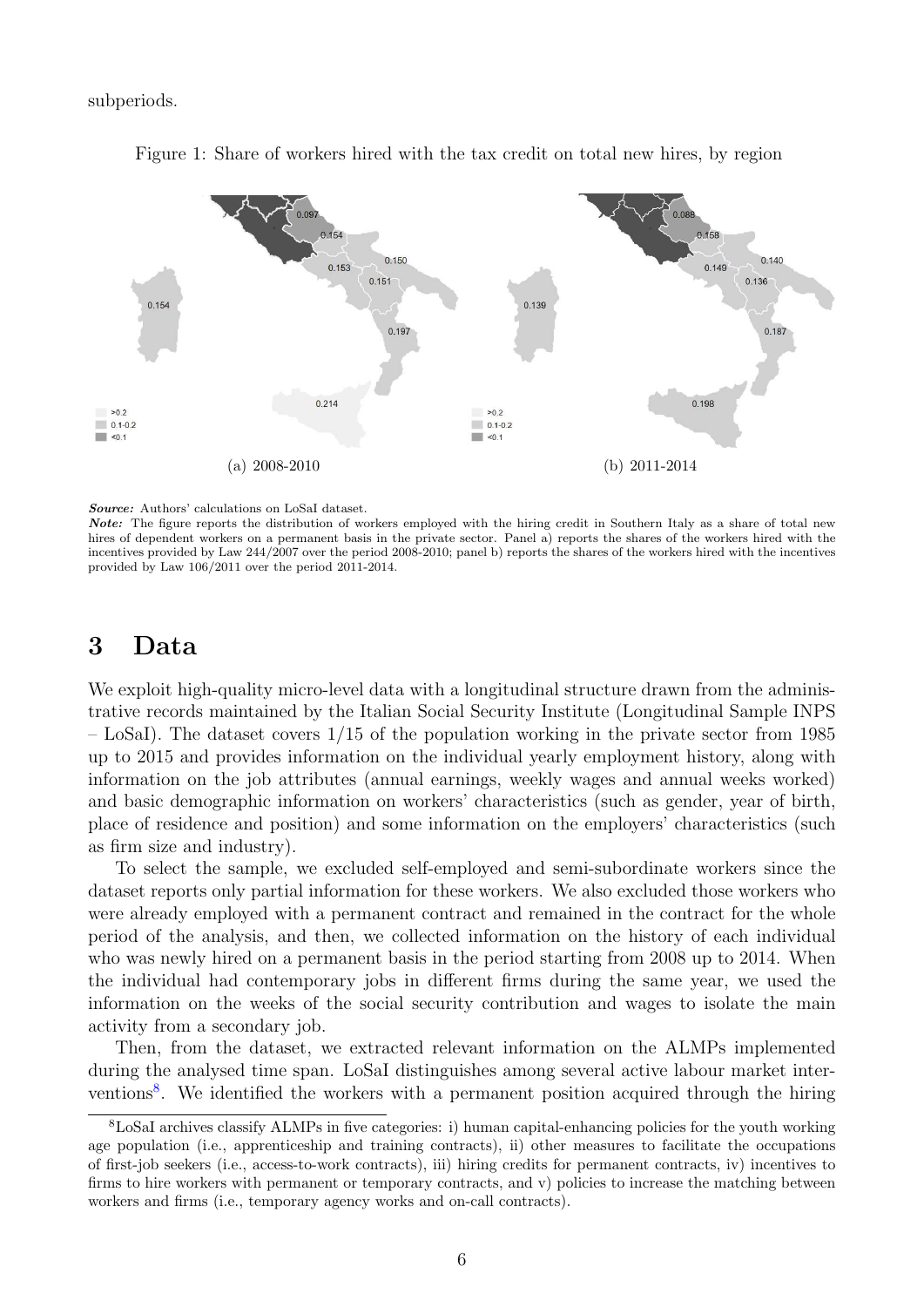credit policy in the considered time span and dropped the employees who benefited from a different active policy or a mix of them. Note also that our dataset does not distinguish between the population of workers employed with the hiring credit policy and the population of long-term unemployed that were hired with the tax relief provided by Law 407/1990. Hence, we restricted the sample, excluding all the individuals who were unemployed for at least 24 months in order to remove the overlapping in the targeted population of the two measures <sup>9</sup>. Then, we constructed a dummy variable (T<sub>-policy</sub>), recorded as 1 when the new hiring on a permanent basis is attributable to the tax credit policy. We ended up with a sample size of 164,785 observations, including 14,137 treated and 28,242 untreated individuals.

We consider the log of daily wages  $10$  as a dependent variable in our analysis. Wages are expressed in real terms (i.e., deflated with the consumer price index 2010) and represent a proxy for the price of labour<sup>11</sup>, reflecting a worker's productivity or the rent sharing due to bargaining effects at the firm level.

We also rely on the log of annual weeks worked and the log of annual earnings as dependent variables to provide complementary evidence supporting our main analysis. These variables summarise information on different job attributes. 'Annual weeks worked' is an indicator of the intensive margin effect of the policy and provides information on workers' employability and experience acquired on-the-job. 'Annual earnings' is a variable that provides a better idea of how much workers 'take home'.

Regarding other characteristics of the workers, we collected demographic information on gender, age and cohort of entrance in the labour market, and we accounted for the type of contract (full and part time) and position (executive, white collar and blue collar) held at the firm.

We also collected information on the previous labour market status of the worker before the subsidised hire. We distinguished when the individual was predominantly unemployed or employed with a fixed-term contract, calculated on the basis of the number of years spent in each status<sup>12</sup>. We added a measure of the work experience of the individuals, obtained as the cumulative distribution of the worked weeks since the first entrance in the labour market. To account for unemployment spells, we included the average days compensated under the ordinary wage supplementation scheme (Cassa Integrazione Guadagni, CIG) and the average days spent in unemployment receiving social benefits. We introduced a dummy variable to account for the previous experience of the employee within a firm, which indicates whether the employer had the opportunity to screen the worker before hiring her/him on a permanent basis. The variable is recorded as 1 when the individual is hired with the new permanent contract after experiencing a fixed-term contract in the same firm in the previous year<sup>13</sup>. In this way, we isolate the cases in which hiring credits actually are used to retain workers that have already signalled their productivity and work-specific human capital that is valuable for the hiring firm.

We then calculated the incidence of atypical jobs (part-time work and fixed-term contracts) among workers at the firm level, considering the whole LoSaI-dataset population. This variable, that we name 'bad job' (Cardoso et al., 2016), proxies the extent to which in each firm, workers

<sup>9</sup>We acknowledge another source of possible bias in our estimates because temporary hiring subsidy measures might have been implemented at local level by regional governments over the period of the analysis. We cannot control for this contemporaneous effect, but we assume that it homogeneously affects our estimates because of the strong similarity of the regions in Southern Italy along both the economic and institutional dimensions.

 $10$ Daily wages are calculated using the taxable amount of weekly wages, i.e., gross weekly wages net of social and insurance contributions; correspondingly, annual earnings are based on taxable wages.

<sup>11</sup>Hourly wages are not available in the LoSaI dataset.

<sup>12</sup>To identify the unemployment spells, we recorded the worker status as 'unemployed' when, in a selected year, the individual received less than 12 weeks of social security contributions.

<sup>&</sup>lt;sup>13</sup>In explorative estimations, we used this variable constructed also on the previous two or more years. Because these alternative definitions yielded similar estimation results, the final analysis is based on this version only.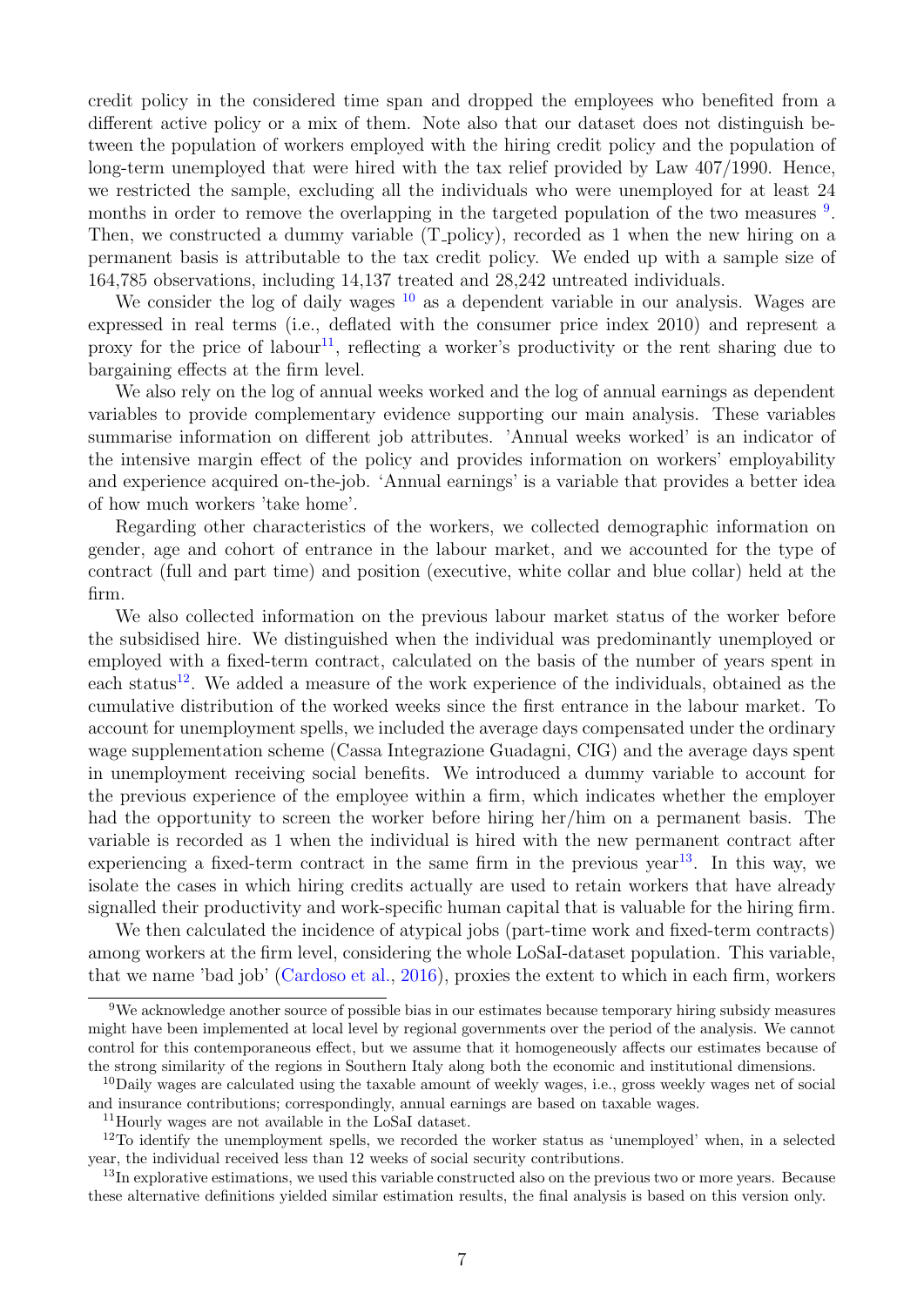|                                 | Male sample                          |                   | Female sample     |                 |  |
|---------------------------------|--------------------------------------|-------------------|-------------------|-----------------|--|
|                                 | Untreated workers<br>Treated workers |                   | Untreated workers | Treated workers |  |
|                                 |                                      | Outcome variables |                   |                 |  |
| Wages (Log)                     | 4.21                                 | 4.04              | 3.96              | 3.65            |  |
| Weeks worked (Log)              | 46.01                                | 44.12             | 46.78             | 43.86           |  |
| Earnings (Log)                  | 9.70                                 | 9.45              | 9.47              | 9.06            |  |
|                                 |                                      |                   |                   |                 |  |
| Age Class                       |                                      | Covariates        |                   |                 |  |
| 15-20                           | 0.69                                 | 0.71              | 0.49              | 0.39            |  |
| $20 - 25$                       | 5.09                                 | 11.36             | 5.35              | 10.49           |  |
| 25-30                           | 10.79                                | 16.56             | 11.89             | 18.20           |  |
| 30-35                           | 16.75                                | 19.16             | 18.29             | 19.68           |  |
| 35-40                           | 17.57                                | 17.81             | 18.64             | 17.91           |  |
| $40 - 45$                       | 14.40                                | 12.51             | 15.49             | 14.39           |  |
| $45 - 50$                       | 12.15                                | 9.11              | 12.41             | 10.10           |  |
| 50-55                           | 11.07                                | 6.50              | 10.14             | 5.53            |  |
| 55-60                           | 8.49                                 | 4.15              | 6.13              | 2.60            |  |
| 60-64                           | 3.01                                 | 2.14              | 1.19              | 0.72            |  |
| Cohort of entrance              |                                      |                   |                   |                 |  |
| 85-89                           | 24.40                                | 19.76             | 12.35             | 9.47            |  |
| 90-94                           | 9.49                                 | 9.95              | 8.53              | 6.52            |  |
| 95-99                           | 10.89                                | 11.48             | 10.90             | 8.95            |  |
| $00 - 04$                       | 21.35                                | 23.94             | 28.89             | 25.39           |  |
| 05-09                           | 28.44                                | 28.29             | 32.97             | 39.13           |  |
| 10-14                           | 5.44                                 | 6.58              | 6.37              | 10.53           |  |
| Type of contract<br>Full time   |                                      |                   |                   |                 |  |
|                                 | 83.80                                | 72.76             | 57.44             | 36.81           |  |
| Part time<br>Position           | 16.20                                | 27.24             | 42.56             | 63.19           |  |
| Executive                       | 2.74                                 | 0.48              | 2.10              | 0.28            |  |
| White Collar                    | 62.87                                | 76.37             | 38.07             | 54.70           |  |
| Blue Collar                     | 34.19                                | 23.03             | 59.44             | 44.93           |  |
| Others                          | 0.20                                 | 0.12              | 0.39              | 0.09            |  |
| Previous status                 |                                      |                   |                   |                 |  |
| Unemployment                    | 58.00                                | 67.79             | 55.43             | 68.82           |  |
| Fixed-term job                  | 42.00                                | 32.21             | 44.57             | 31.18           |  |
| Experience                      | 6.02                                 | 4.97              | 5.75              | 4.34            |  |
| Ordinary redundancy fund (days) | 10.59                                | 8.86              | 5.47              | 6.46            |  |
| Paid Unemployment (days)        | 10.64                                | 18.26             | 7.85              | 14.85           |  |
| Previous screening in the firm  |                                      |                   |                   |                 |  |
| $\mathop{\mathrm{no}}$          | 67.28                                | 82.79             | 61.63             | 76.12           |  |
| yes                             | 32.72                                | 17.21             | 38.37             | 23.88           |  |
| Bad job                         | 84.89                                | 73.32             | 59.84             | 37.89           |  |
| $\mathbf{no}$<br>yes            | 15.11                                | 26.68             | 40.16             | 62.11           |  |
| Firm Size                       |                                      |                   |                   |                 |  |
| $\leq 5$                        | 20.55                                | 37.95             | 21.33             | 40.40           |  |
| $6 - 10$                        | 9.94                                 | 13.22             | 8.59              | 11.79           |  |
| $11 - 50$                       | 21.33                                | $21.25\,$         | 17.50             | 19.75           |  |
| $>50$                           | 48.18                                | 27.58             | 52.58             | 28.05           |  |
| Firm structure                  |                                      |                   |                   |                 |  |
| Subsidiary                      | 7.98                                 | 5.60              | 7.50              | 4.81            |  |
| Parent company                  | 31.86                                | 15.37             | 33.17             | 16.18           |  |
| Single firm                     | 60.16                                | 79.03             | 59.33             | 79.01           |  |
| <b>Economic sectors</b>         |                                      |                   |                   |                 |  |
| Agriculture and mining          | 3.77                                 | 1.76              | 0.67              | 0.35            |  |
| Manufacturing                   | 18.93                                | 16.28             | 9.89              | 10.60           |  |
| Private services                | 29.32                                | 42.17             | 44.65             | 60.48           |  |
| Government services             | 7.29                                 | 6.01              | 21.39             | 18.33           |  |
| Construction                    | 12.99                                | 18.70             | 1.19              | 1.91            |  |
| Utilities                       | 25.35                                | 11.28             | 18.20             | 3.09            |  |
| Others                          | $2.34\,$                             | 3.80              | 4.00              | 5.24            |  |

### Table 1: Descriptive statistics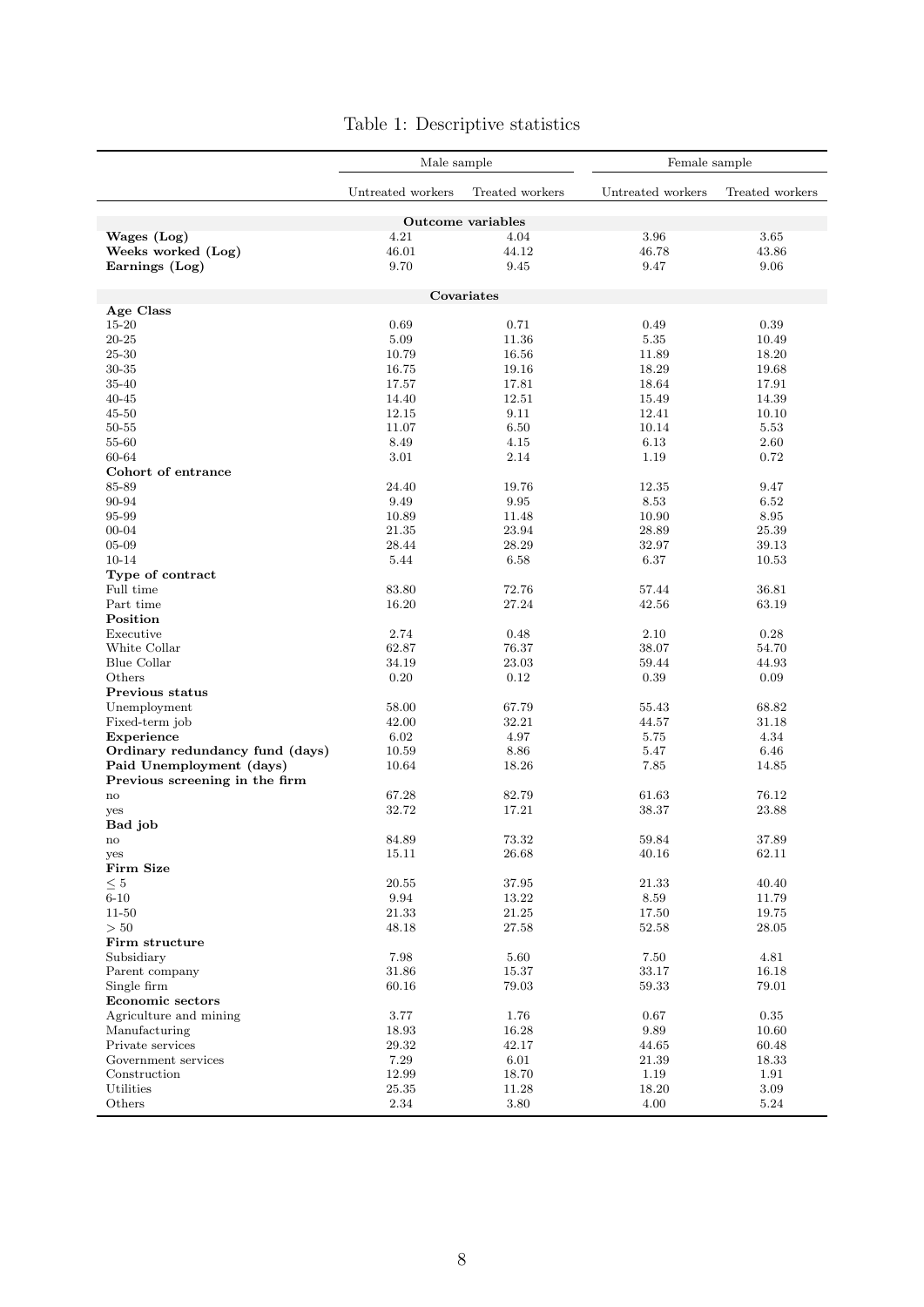are over- or underrepresented in less secure jobs (fixed-term contract) or in jobs that may be considered as a form of underemployment (part-time work). The variable 'bad job' is then obtained setting a dummy that takes the value of 1 for observations above the median and 0 below the median.

Last, we extracted firm-level information from the dataset and selected four groups of employers, namely, micro-enterprises with ≤ 5 employees and micro-enterprises with 6−10 employees, small enterprises  $(11-50 \text{ employees})$  and medium and large enterprises  $(> 50 \text{ employees})^{14}$ . We also distinguished when the employer is a single firm, a parent company or a subsidiary of a corporate group. We completed the sample by introducing the economic sectors of the firms where workers are hired (agriculture and mining, manufacturing, private services, government services, construction, utilities, others), obtained by aggregating information defined according to the NACE sectoral codes.

The upper part of Table 1 reports the descriptive statistics for the chosen outcome variables, whereas the bottom part of the table reports the main characteristics of the sample, distinguishing between workers hired with the tax credit and without it, and male and female subsamples. The table reveals some important differences between the samples. Generally, the individuals hired with the tax credit are more likely to be employed in micro-enterprises  $(< 5$ employees) and predominantly in single firms, and in the private services sector, compared with the workers hired without the tax cut. As expected, they also show a higher probability of transiting from the unemployment status and a lower probability to have worked for the same firm before the new hiring compared with their untreated counterparts. Some interesting differences also emerge comparing men and women. For example, the probability of working in a part-time job for women, relative to men, is significantly higher, and this gap increases when looking at the individuals hired with the tax credit compared to the untreated groups. Women hired with the tax credit are also overwhelmingly represented in firms with a high concentration of bad jobs and are overrepresented in the private services sector compared to men hired with the same policy.

# 4 Empirical model

In the present analysis, both the timing and the length of the policy vary across the population and this produces, in turn, sequential treatment effects and dynamic causal effects. Let us consider a random sample where we observe an individual i for T consecutive labour market episodes after the introduction of the policy. We define  $t$  as a single episode where we observe the subject, such that  $t = 1, ..., T$  and define the binary indicator of the treatment at episode t as  $S_t$ . We introduce two vectors of confounding factors,  $\bm{V}$  and  $\bm{X}_t$ , to account for pretreatment covariates (i.e., measured before the first episode) and for time-varying covariates, respectively. Then, let us consider that the covariates simultaneously affect the outcome variable and the treatment indicator. To identify the effect of each treatment occasion (i.e.,  $S_t$ ) on the outcome, we have to account for the previous treatment occasion (i.e.,  $S_{t-1}$ ) along with the effect of the confounders included in V and  $X_{1:t-1}$ <sup>15</sup>. This causal path is summarised by the direct analytic graph presented in Figure 2. Our goal is to estimate the causal link between  $S_t$  and  $Y_t$ by conditioning on a set of confounding factors that includeg the previous treatment occasion  $S_{t-1}$  and the vectors V and  $\mathbf{X}_{1:t-1}$ . Since all these confounding factors are non-colliders, to estimate the path between  $S_t$  and  $Y_t$  and interpret it as causal, we need to control for all these

<sup>&</sup>lt;sup>14</sup>We could not use the precise classification of firm size of the European Commission neither isolate the medium-size firms because LoSaI dataset does not provide the same disaggregation of the relevant information.

<sup>&</sup>lt;sup>15</sup>Following Lechner and Miquel (2010), we solve the simultaneous issue by postulating that  $S_t$  is determined before  $X_t$ .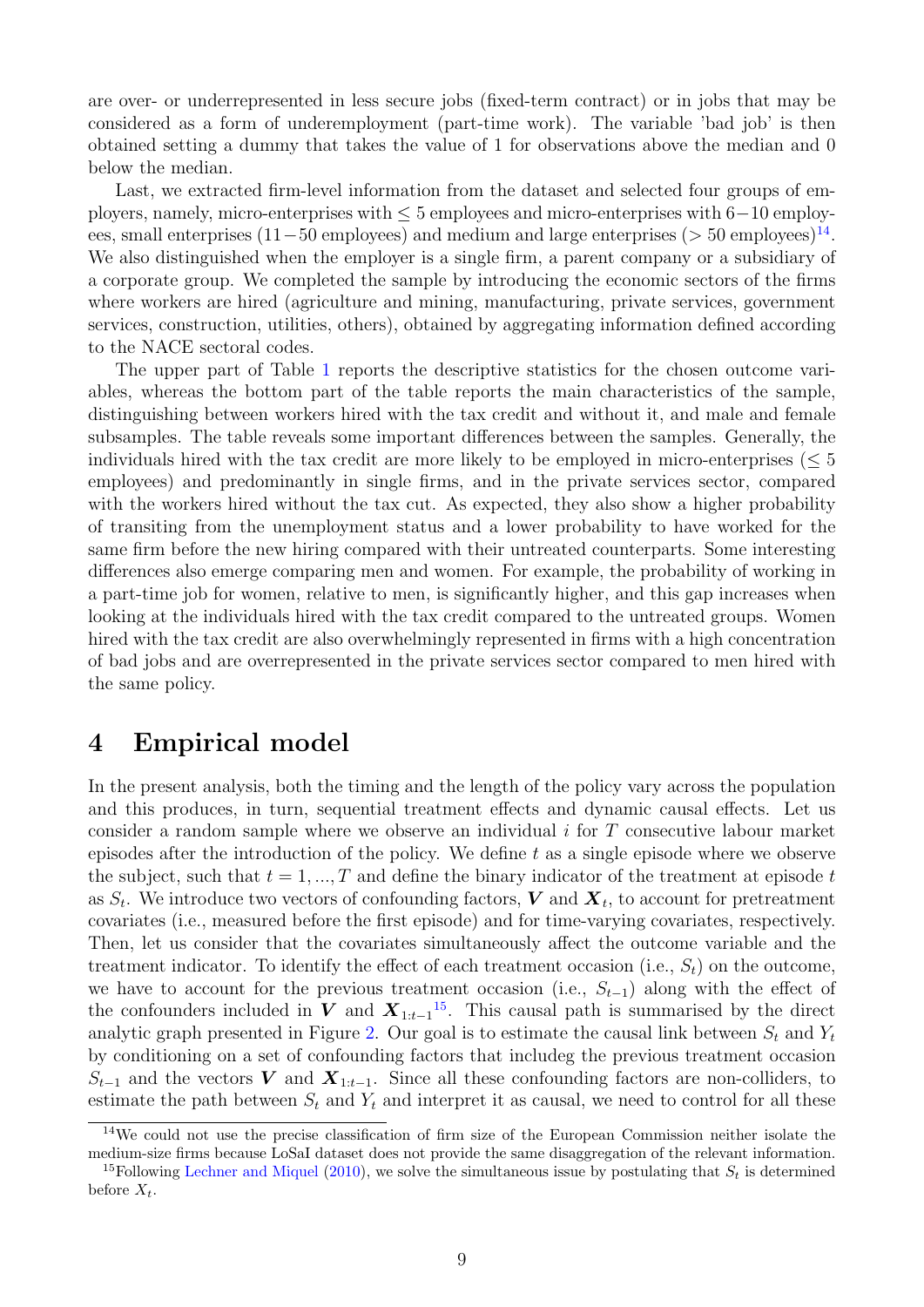non-colliders. As shown by the graph, to correctly identify the structural model, we need to cancel out all the possible feedbacks between the  $S_{t-1}$  and  $\mathbf{X}_{1:t-1}$ .





Let us suppose, for example, that we want to estimate the path linking the tax credit at year t and wages, accounting for employment as a major time-varying confounding factor. Employment, by construction, is a post-treatment variable when we analyse the effect of  $S_{t-1}$ on wages, but it may be considered as a pretreatment variable when we look at the subsequent occasion  $S_t$ . To obtain an unbiased estimate of the effect of the tax credit on wages, we should condition on employment since it is a confounder but, at the same time, we need to exclude it since is also a post-treatment variable.

Following Robins (2000), when the treatment varies over time, the standard approaches for adjustment of confounding are biased. To analyse this dynamic model, Robins (2000) introduce the consistency assumption defining, for any subject, the observed outcome as a potential outcome (PO) corresponding to the observed treatment sequence. In the present case, this means to define the potential wage of a subject as she/he was treated by any possible sequence of treatment occasions. Using this structure, we define  $Y^{\mathcal{S}_{1:T}}$  as the potential outcome (PO) for each treated sequence and specify the marginal structural model (MSM) that accounts for the relationship between the potential outcome and the treatment indicator as:

$$
E(Y^{\mathcal{S}_{1:T}}) = \alpha + \boldsymbol{g}(\boldsymbol{S}_{1:T})'\beta
$$
\n(1)

where  $g(\mathbf{S}_{1:T})$  is a function summarising the treatment sequence, and  $\beta$  is the causal parameter that accounts for the effect of the tax credit on selected outcomes. Under the stable unit treatment values assumption (SUTVA), the common support requirement (CSR) and, in the dynamic setting, the sequential ignorability assumption  $(SIA)$ ,  $\beta$  is unbiasedly estimated using the inverse probability weighting (IPW) method (Robins, 2000). According to the IPW method, each subject is weighted by the inverse of the probability of its observed treatment sequence, with a weight defined as  $1/\prod_{t=1}^{T} Pr(S_{it} = s_{it} | s_{i,1:t-1}, \boldsymbol{x}_{i,s_1:t-1} \boldsymbol{v}_i)$ . A stabilised version of the IPW weight is preferred to increase the efficiency of the IPW estimator. The stabilised weight reads:

$$
w_i^{IPW} = \frac{\prod_{t=1}^T Pr(S_{it} = s_{it} | \mathbf{s}_{i,1:t-1})}{\prod_{t=1}^T Pr(S_{it} = s_{it} | \mathbf{s}_{i,1:t-1}, \mathbf{x}_{i,s_1:t-1} \mathbf{v}_i)}
$$
(2)

where the denominator is estimated by a logit model, regressing the treatment variable on its past values for each individual and on the confounders included in the vectors  $V$  and  $X_t$ . Similarly, the numerator is estimated using a logit model where we regress the treatment status on its lagged values.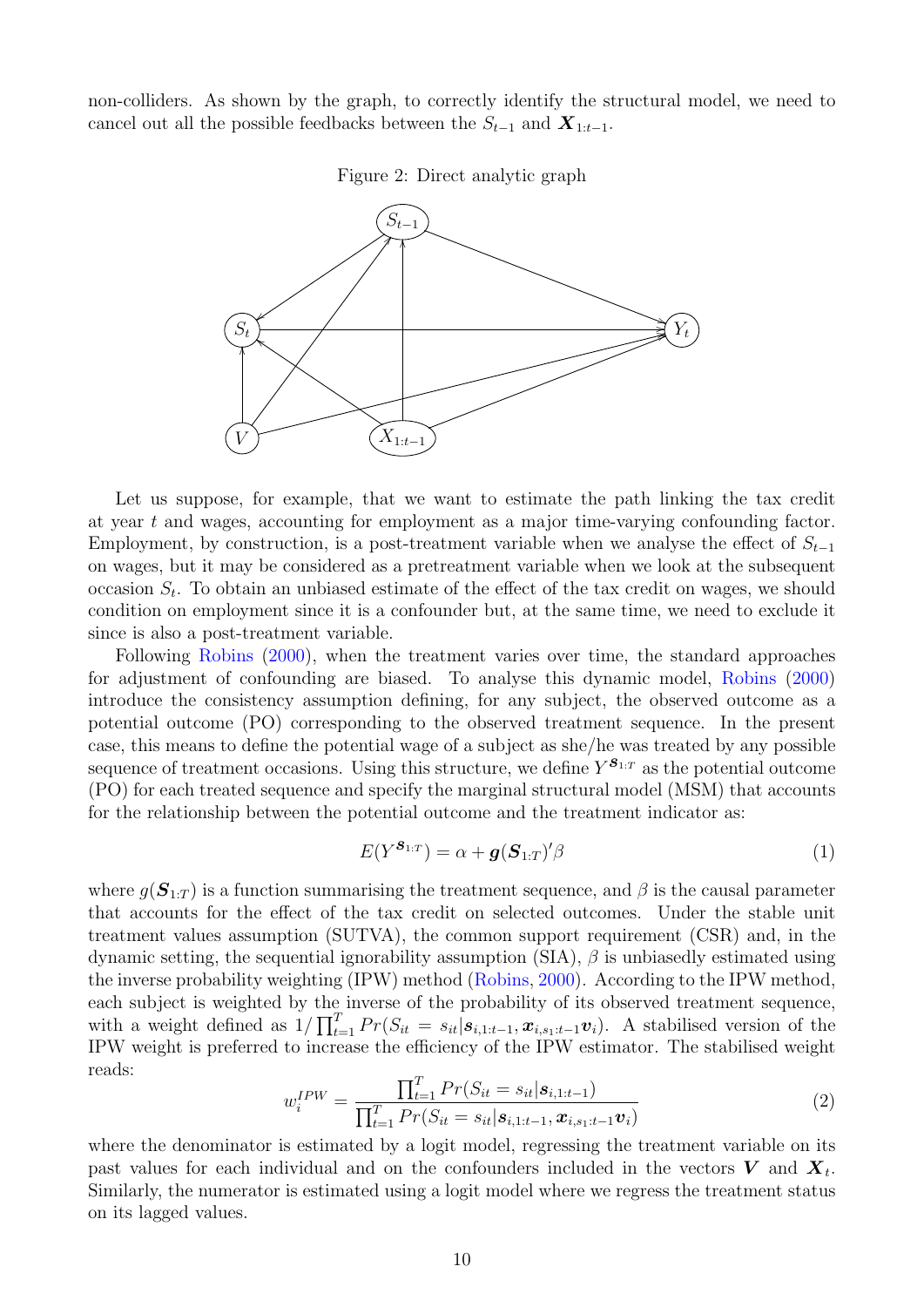Figure 3: Direct analytic graph



Now, suppose that the SIA assumption does not hold because there are some omitted confounding factors that have to be controlled for to obtain unbiased estimates of the relationship between the tax credit policy and wages. In the present case, the main concern with the SIA assumption is that LoSaI dataset does not provide some relevant information such as workers' degree of education, family background, marital status and country of birth. As all the relevant variables that should be included in the analysis are not available, the potential outcomes of the compared groups are not orthogonal to the treatment variable.

Figure 3 displays the causal path linking the treatment variable  $S_t$  and the outcome variable  $Y_t$  when an unobservable vector of non-colliders U is introduced into the marginal structural model. At this scope, we propose the latent class inverse probability weighting (LC-IPW) method that allows us to collect additional information on individual characteristics that were missing in our administrative dataset. In this respect, we modify the SIA assumption and propose a latent class sequential ignorability assumption (LC-SIA), defined as:

$$
S_t \perp \mathbf{Y}^{(all)} | \mathbf{S}_{1t-1}, \mathbf{X}_{1t-1}, \mathbf{V}, U, \quad t = 1, \dots, T
$$
\n
$$
(3)
$$

where U is a categorical latent variable with categories  $c = 1, ..., k$  and where  $Y<sup>(all)</sup>$  is the vector containing all the potential outcome sequences  $Y^{(s_{1:T})}$ . This assumption is weaker than the SIA and requires that the treatment indicator is independent from the potential outcomes, given the vectors of confounding variables and the unobservable confounding latent factor U. Hence, the weights are computed using probabilities conditioned on  $U$ , as:

$$
Pr(S_{it} = s_{it}|s_{i,1:t-1}, \boldsymbol{x}_{i,1:t-1}, \boldsymbol{v}_i, U_i = c_i)
$$
\n(4)

where  $c_i$  describes the specific latent class the individuals belong to.

By using this framework, a two-step estimation procedure is applied, consisting in: i) fitting an auxiliary latent class model to assign subjects to latent classes and ii) fitting the MSM using weights that are estimated through Equation (4). The joint distribution of the observed variables can be written as:

$$
f\left(\boldsymbol{v},\boldsymbol{x}_{1:T},\boldsymbol{s}_{1:T}\right)=\sum_{c=1}^{K}f\left(\boldsymbol{v},\boldsymbol{x}_{1:T},\boldsymbol{s}_{1:T}|c\right)\pi_{c}
$$
\n(5)

where  $\pi_c$  is the probability for each individual to be included in this specific class such that  $\pi_c = Pr(U = c).$ 

The parameters of Equation (5) are estimated using the log likelihood, and the number of latent classes are chosen according to the Akaike information criterion (AIC) or the Bayesian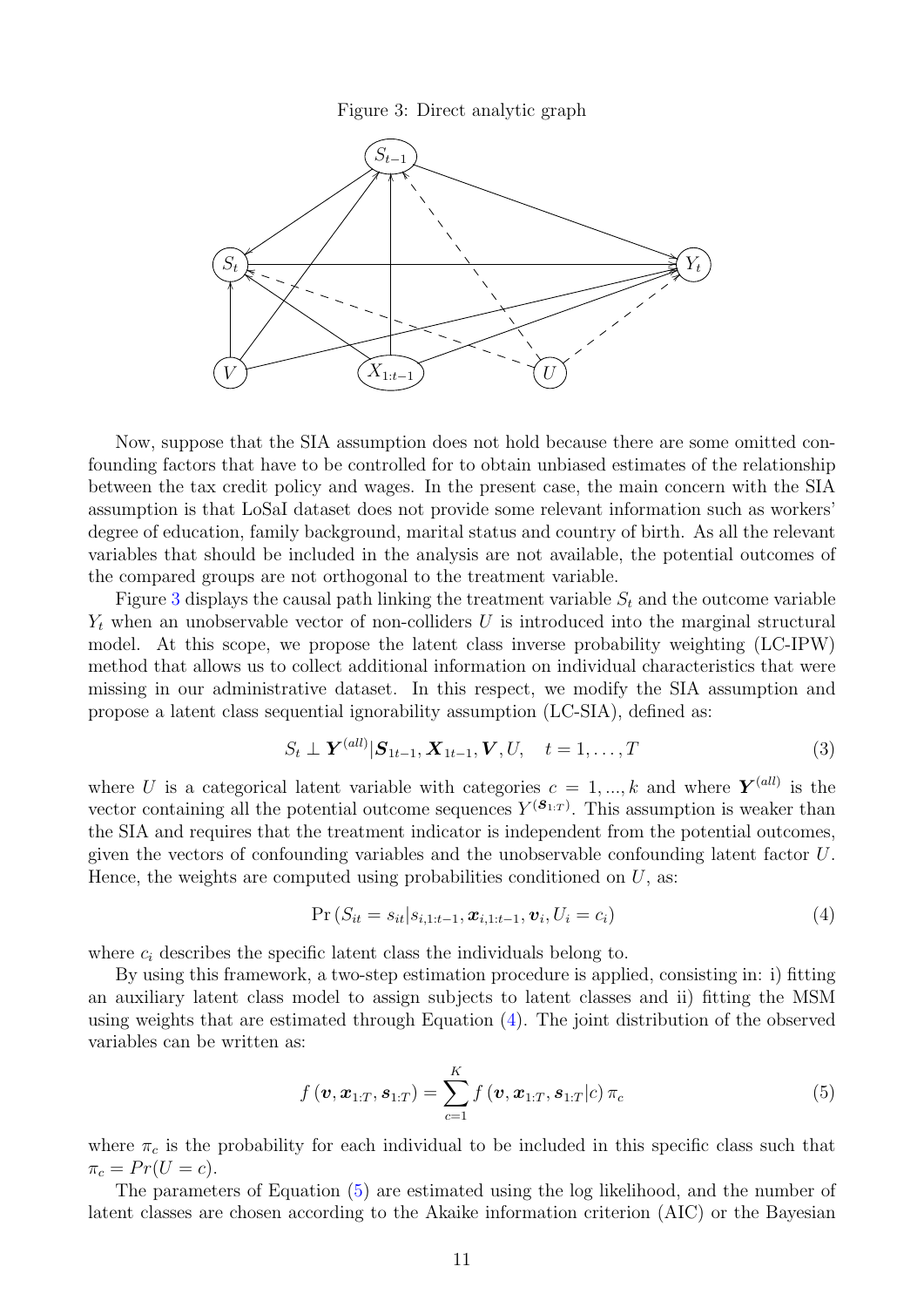information criterion (BIC). As reported in Appendix  $\overline{A}$ , both the AIC and BIC criteria suggest a latent class model with three latent classes.

When the number of classes is determined, the subject is assigned to a latent class on the basis of the estimated posterior probabilities  $\hat{q}_{ic}$ , where

$$
\hat{q}_{ic} = \frac{\hat{f}\left(\boldsymbol{\mu}_i, \boldsymbol{z}_{i,1:T}, \boldsymbol{s}_{i,1:T}|c\right) \hat{\pi}_c}{\sum_{c=1}^k \hat{f}\left(\boldsymbol{\mu}_i, \boldsymbol{z}_{i,1:T}, \boldsymbol{s}_{i,1:T}|c\right) \hat{\pi}_c}
$$
\n(6)

Finally, in the second step, we fit the MSM (1) with the modified IPW procedure, where the weight of each subject is computed conditionally on the assigned latent class as follows:

$$
w_{i,c_i}^{IPW} = \frac{\prod_{t=1}^{T} \Pr\left(S_{it} = s_{it} | s_{i,1:t-1}, U_i = \hat{c}_i\right)}{\prod_{t=1}^{T} \Pr\left(S_{it} = s_{it} | s_{i,1:t-1}, \mathbf{x}_{i,1:t-1}, \mathbf{v}_i, U_i = \hat{c}_i\right)}.
$$
(7)

The standard errors and the corresponding confidence intervals are computed through nonparametric bootstrap.

## 5 Results

#### 5.1 Wage effects

Table 2 reports the main results of the LC-IPW model for our main outcome variable, daily wages. The table reports the average treatment effect  $(ATE<sub>t</sub><sub>nonlicu</sub>)$  of the hiring credit, along with the potential outcome mean (POM). Further, the LC-IPW includes, according to the AIC and BIC criteria, three latent classes.

|                        | Full sample                    | Males                          | Females                        |
|------------------------|--------------------------------|--------------------------------|--------------------------------|
| $ATE_{t\_policy}$      | $-0.026$<br>(0.003)<br>[0.000] | $-0.019$<br>(0.004)<br>[0.000] | $-0.047$<br>(0.004)<br>[0.000] |
| Potential outcome mean | 4.043<br>(0.002)<br>[0.000]    | 4.166<br>(0.002)<br>[0.000]    | 3.847<br>(0.003)<br>[0.000]    |
| Observations           | 164,518                        | 100,447                        | 64,071                         |

Table 2: Estimation results: wages

**Notes:**  $ATE_{t\_policy}$  is the average treatment effect of the hiring credit. The significance levels of p-values are shown in square brackets.

As the table clearly shows, the introduction of the tax credit overall produced a loss in the daily wages of workers exposed to the policy compared to the untreated workers (2.6%). This result is in stark contrast with the prevailing literature, showing that hiring credits have insignificant or small positive effects on the wages of treated workers (Saez et al., 2019; Egebark and Kaunitz, 2018).

In a similar spirit to the analysis of Saez et al. (2019), we are interested in investigating whether the aggregate finding masks sorting mechanisms and differential wage settings by treated firms generating wage dispersion among different groups of workers. However, the Lo-SaI dataset is not a representative firm-level database; hence, we cannot directly analyse firm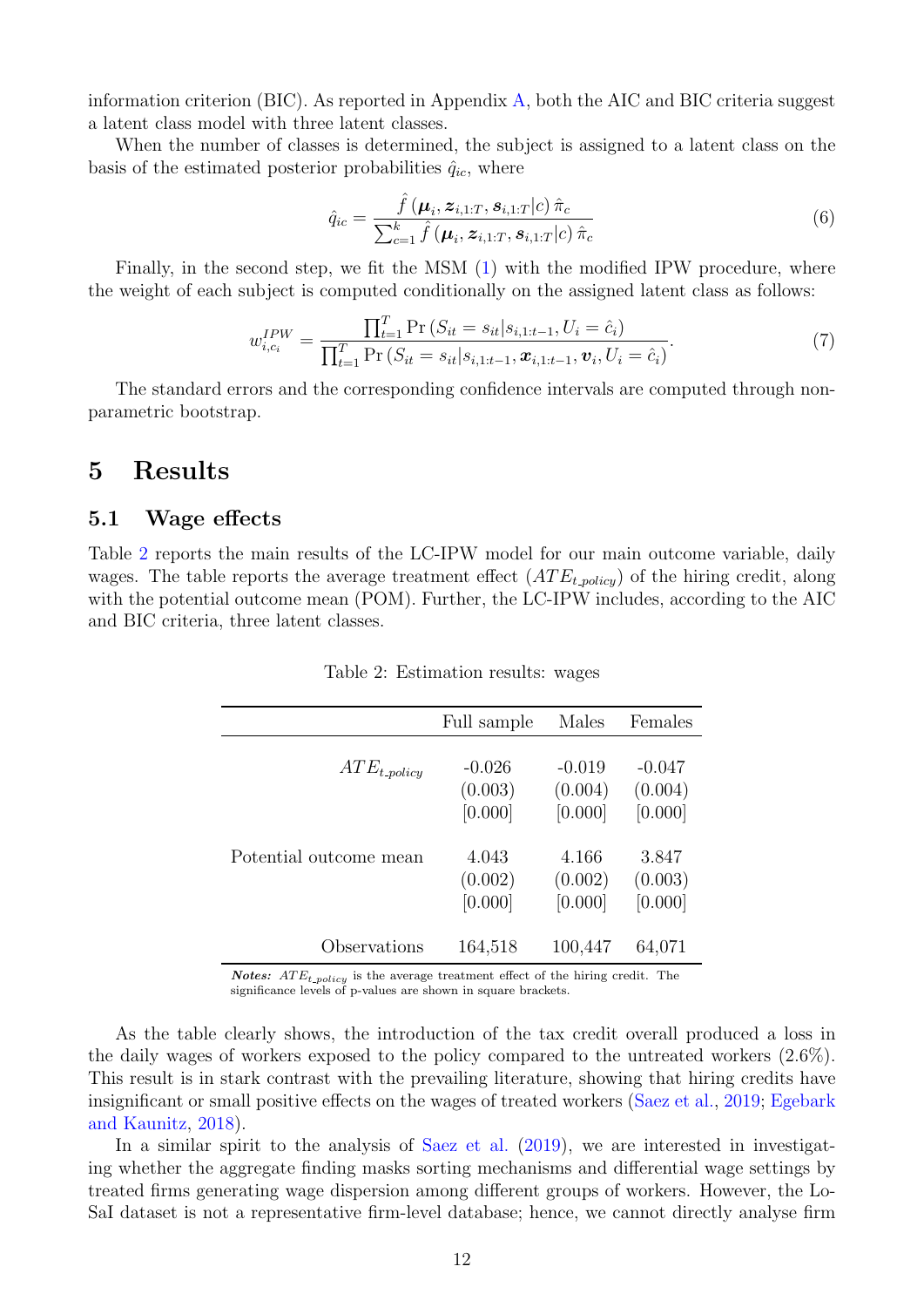fixed effects to detect sorting and potential rent-sharing responses that the aggregate focus on wages might have concealed. To capture this heterogeneity, we follow the more general literature claiming that the same labour market institution can have large heterogeneous effects in different labour market segments, even within the same country (Card et al., 2013, 2016, 2018). In this perspective, we replicate the previous estimate for the male and female subsamples. We find that for both groups, the tax credit had a negative effect on wages. More interestingly, this loss is substantially larger for women  $(4.7\%)$  than for men  $(1.9\%)$ .

It could appear counterintuitive, at first glance, that the tax credit negatively affected the wages of workers hired with this policy and it must be explained why the wage gap shows a differential pattern by gender. Section 6 provides a theoretical framework for the analysis, whereas in what follows, we propose several arguments considering the different theories and channels provided by the existing literature.

We first discuss the negative impact of the tax cut on wages. Differently from the policy analysed in Saez et al. (2019), in our case, hiring credits are targeted to new hires of disadvantaged workers, whose outside option and reservation wage are expected to be low and whose bargaining power *vis-a'-vis* the hiring firms is supposed to be very weak. Indeed, we may argue that the policy activated matches that would have not been profitable in the prevailing tax regime. Hence, we expect that the treated workers could not effectively bargain to capture their share of the higher surplus produced by the reduction of firms' labour cost. In addition, we conjecture that the new hirings involve very low-productivity workers and that firms employ the marginal workers in bad jobs, i.e., jobs paid with a wage lower that the average market wage. In this case, the marginal labour productivity falls beyond the reservation wage of the marginal worker, but firms are willing to activate additional matches because they receive a subsidy that balances the lower marginal productivity.

Regarding the gender wage gap, we consider two competing explanations, which are observationally equivalent. The first explanation is related to the sorting mechanisms (Card et al., 2013, 2016, 2018) according to which productivity differentials and worker preferences determine an unequal allocation of genders across firms and jobs, and this, in turn, produces the gender wage gap. We may argue that women are more willing to accept the lowest-paid jobs because they are endowed with less human capital than men. However, our empirical analysis controls for idiosyncratic characteristics that influence the worker productivity; hence, the results do not reflect compositional effects due to ex ante differences by gender. The hypothesis that is consistent with our empirical strategy is instead that women's preferences are affected by time and family-related constraints on search and mobility or they may differently evaluate non-pecuniary versus pecuniary aspects of a job (Del Bono and Vuri, 2011). In particular, as Goldin (2014) shows, women place a higher value than men on temporal flexibility, and firms or sectors face different costs of providing it. Thus, workers sort across workplace accordingly (Blau and Kahn, 2017).

The role of different preferences and the wage penalty for flexibility and shorter hours of work may be particularly important for Italian women in the South for two related reasons: the lack of adequate formal care services provided by the local welfare system and the traditional role of women as caregivers who have to combine paid work and home production (Baussola and Mussida, 2014; Deidda et al., 2015; Sulis, 2012). Moreover, the option of the targeted women is to be unemployed or to be employed in the informal sector, whereas the tax credit could have helped regularising female workers (Baussola and Mussida, 2014)<sup>16</sup>.

The alternative explanation relies on employers' discrimination and gender identity considerations affecting salary bargaining that determine a persistent wage gap beyond gender differences in productivity and women's preferences (Barth and Dale-Olsen, 2009; Flabbi, 2010;

<sup>16</sup>Deidda et al. (2015) found this result in a policy evaluation of the impact on female employment of a regional temporary programme of hiring subsidies targeted to the unemployed in Sardinia.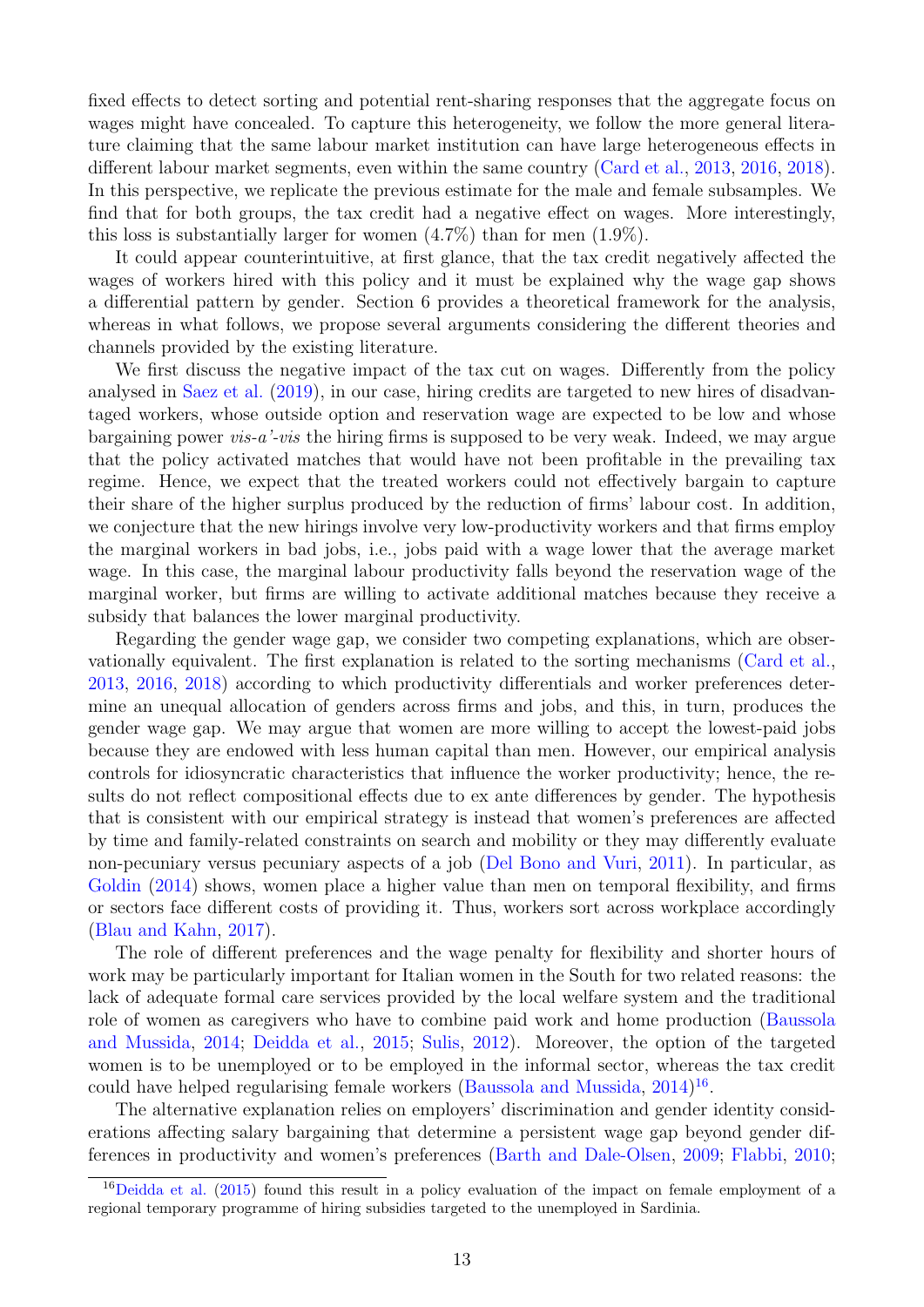Olivetti and Petrongolo, 2016). According to this view, taste discrimination might reduce the outside options of women and their wage schedule, producing new hires at a lower wage compared to men (Becker, 1971). Following this literature, monopsonistic discrimination in wage policy is more applicable in specific occupations and sectors, such as the one with a high feminisation rate. Hence, women's segregation by industry and position is also consistent with gender discrimination (Petrongolo, 2004). These issues are further investigated in the next section.

#### 5.2 Sorting and segregation effects

To empirically address the possible drivers of the gender wage gap for treated workers, we assess various heterogeneous effects linked to a set of selected covariates. Figure 4 reports the marginal effects obtained by the joint use of the LC-IPW and the regression adjustment methods. This analysis is aimed at testing whether the sorting effect of different treated workers across different firms, jobs and economic sectors contributes to explaining the gender wage gap produced by the tax credit and whether some residual effect might be consistent with the hypothesis of discrimination through segregation<sup>17</sup>.

According to the sorting hypothesis, the lowest-ability workers are matched with the lowestpay jobs or different jobs are matched on the basis of idiosyncratic preferences of employers and employees. For example, women prefer an hourly wage penalty for shorter hours, as stressed by Goldin (2014). Indeed, a body of literature shows that women tend to be employed in firms that pay a lower wage to everyone (Blau and Kahn, 2017; Petrongolo, 2004) and are overrepresented in firms providing a higher incidence of atypical jobs (Petrongolo, 2004).

The first panel of the figure (panel a, Figure 4) shows the marginal effect with respect to the variable indicating when a firm has a high concentration of atypical jobs (namely, bad jobs). The picture sketches a remarkable gender wage gap that is amplified when looking at treated workers in firms offering bad jobs and indicates that in the male sample, there are no significant differences between treated and untreated workers hired in different types of firms. This finding clearly indicates that women are more likely to be sorted in firms that allow for more flexible working arrangements and that treated women bear the highest penalty for flexibility. Hence, treated women are likely to be particularly time constrained, or not inclined to compete, irrespectively of their ability and education level, and they are willing to accept a marked loss of their earnings if they are compensated by a better balance between their family and work. This finding could also mask a discrimination through segregation component since males and females working in firms with a high concentration of bad jobs show such a relevant differential in pay standard. The employer's discriminatory behaviour may be due to pure taste-based discrimination or to cost reasons (i.e., the cost of granting maternity leave to a full-time female worker).

The second panel of the figure (panel b, Figure 4) presents the marginal effect by economic sector. We find that the wage gap significantly increases for workers in the service sector and decreases in the manufacturing sector. The heterogeneous effect in this case runs in the opposite direction for male and female workers, with men hired in the manufacturing sector experiencing a significant loss in wages (approximately 4%) with respect to their untreated counterparts, and women hired in the service sector suffering a loss of approximately 6.3% compared to the untreated female workers. Again, we find that the more negative gender wage gap is generated in the economic sector with the higher proportion of women. The explanation could be the self-selection of women in non-manual low-skill jobs in the service sector that comply with social norms and stereotypes (e.g., salespersons, cleaners, health care and social care practitioners), but this result could also be explained with some form of gender discrimination through the

<sup>&</sup>lt;sup>17</sup>Segregation is defined as the concentration of a group of workers in a relatively small number of occupations or economic sectors (Flabbi, 2010).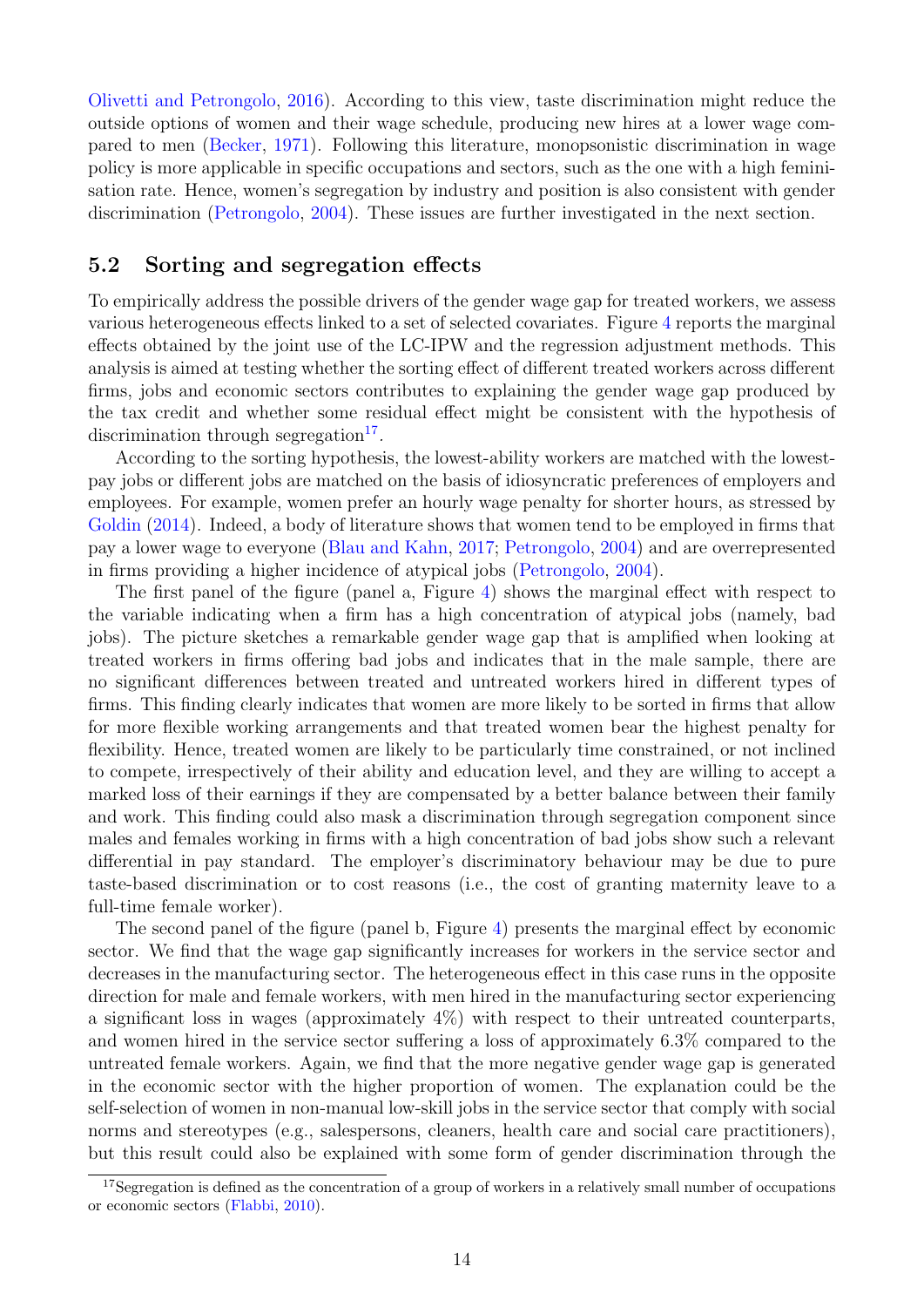Figure 4: Marginal effects



Notes: The marginal effects reported here are obtained by the joint use of the LC-IPW and the regression adjustment methods. Tables of the estimated parameters are available from the authors.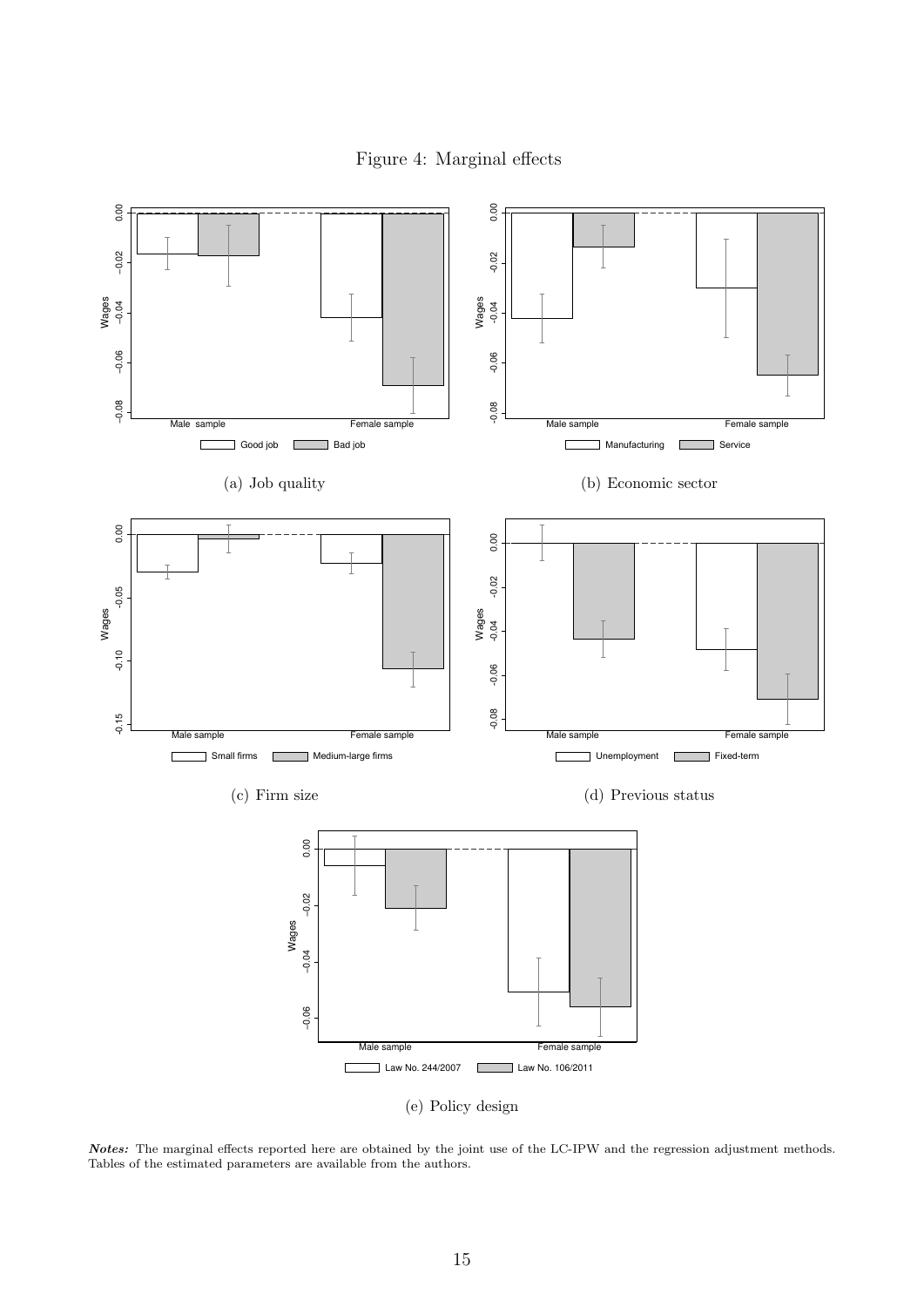segregation of women in some occupations that pay less or with a shortfall of women bargaining power in occupations with a high feminisation rate (Cardoso et al., 2016).

Other interesting results emerge when we consider the heterogeneity by firm size. From panel c, Figure 4, we find a significant wage loss for treated men (approximately 3%) and women (approximately 2%) hired in small firms and a sharp wage loss (approximately 10%) for female workers hired in medium-large firms. This may reflect a discrimination channel for two reasons. First, large firms are more likely to apply monopsonistic discrimination (Barth and Dale-Olsen, 2009). Second, large firms are associated with higher rates of vertical segregation due to their hierarchical structure and this, in turn, increases the gender wage penalty (Cardoso et al., 2016).

Panel d, Figure 4 displays a heterogeneous effect by the previous status of treated workers. Interestingly, the loss in wages for treated men occurs only when they had been previously employed in a fixed-term contract (approximately 4%). As firms could screen these workers, the wage penalty compared to the untreated workers suggests that they are perceived less productive than average and confirms that these matches would not have been activated without the hiring subsidy. Looking at the heterogeneity effect for the female sample, we find that treated women experience a wage loss of approximately 4% when they had been previously unemployed and a wage loss of approximately 6.3% when they had been previously employed in a fixed-term contract. Hence, the negative screening effect is even stronger for the female workers hired with the tax credit compared to men. This may reflect, again, the lower bargaining power of treated women or firms' discrimination against women.

The last aspect that it is worth analysing is the effect of the change in the policy design. We remind that we are considering two tax credit policies that have been implemented by Law 244/2007 (covering the time span 2008-2010) and Law 106/2011 (analysed for the time span 2011-2014). The two measures, as described in Section 2, differ somewhat and, in particular: (i) the first policy was more targeted to women because it included disadvantaged female workers, beyond unemployed and female individuals who had never worked, and it also provided a more generous benefit in the case of new hires of women; (ii) the second policy extended the focus on disadvantaged workers to the male population and, generally speaking, was more generous than the previous one. Hence, it is interesting to analyse whether the change in the target and dose of the measure have determined significant differences in the impact of the tax cut on the wages of male and female individuals. As shown in panel e, Figure 4, the negative wage gap between the treated and control male workers is significant only for the second policy intervention targeted to disadvantaged workers, whereas no significant difference is found in the female sample. This finding corroborates that sorting of disadvantaged workers to low-pay jobs is an important driver of the negative wage effect of the policy, and it also confirms that discrimination through segregation might have contributed to the gender wage differential.

Overall, these findings suggest that the policy produced a gender wage gap through the sorting channel, and we speculate that it is mainly based on potential gender differences in time constraints and in the evaluation of non-pecuniary versus pecuniary aspects of a job (Barth and Dale-Olsen, 2009). Although we cannot provide a direct test on gender discrimination, the estimated wage differentials by economic sectors and job allocation are consistent with some degree of discrimination through gender segregation across jobs, sectors and establishments because the evidence shows that the policy amplified the gender wage gap in large firms and in female-dominated jobs that pay less.

#### 5.3 Earnings and weeks worked effects

We present further evidence related to other two outcome variables, i.e., annual earnings and annual weeks worked, to support our main analysis and give a more comprehensive picture of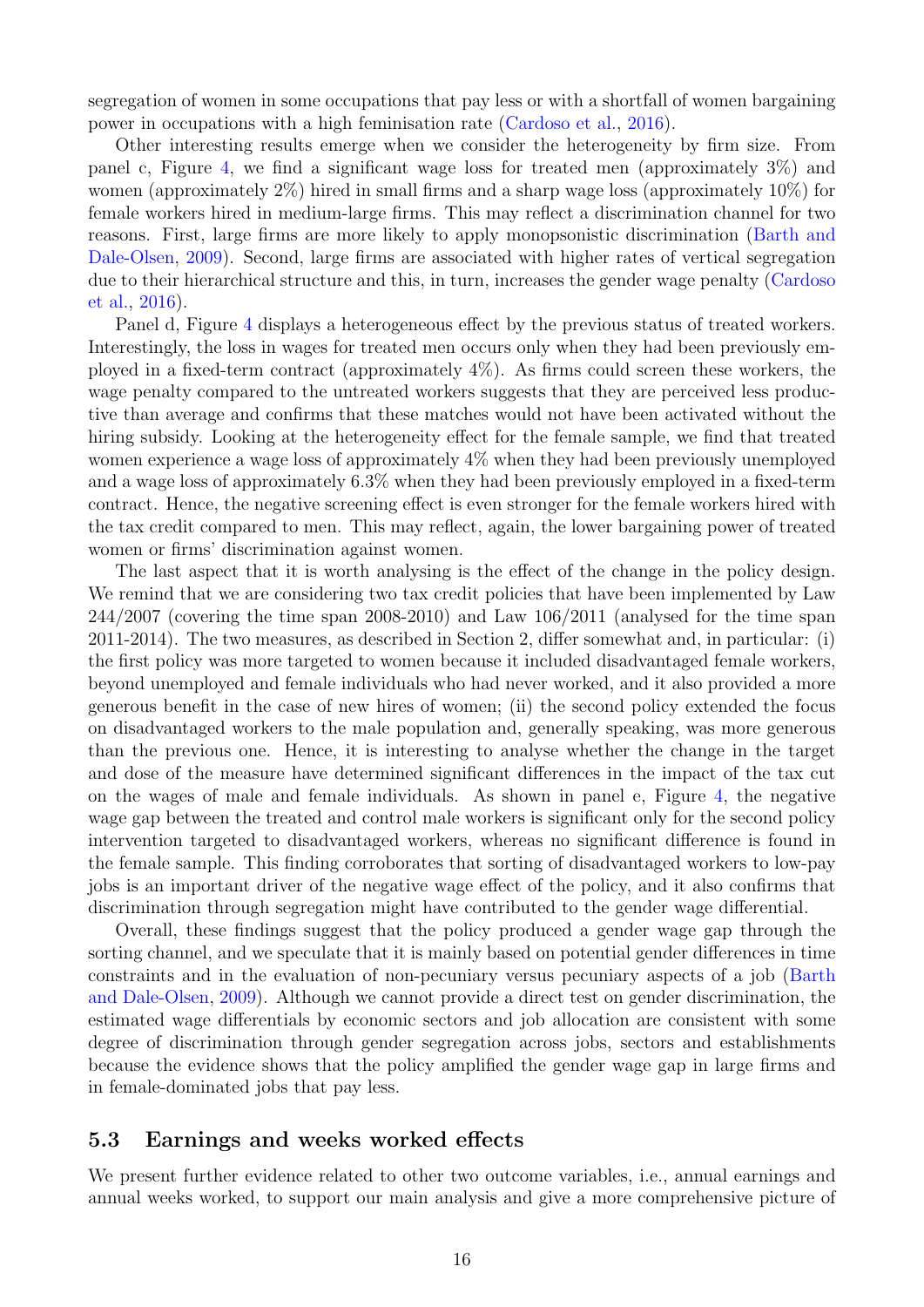the distributional implications of hiring credits.

|                        | Full sample                 |                             | Males                       |                             | Females                     |                             |
|------------------------|-----------------------------|-----------------------------|-----------------------------|-----------------------------|-----------------------------|-----------------------------|
|                        | Earnings                    | Weeks<br>worked             | Earnings                    | Weeks<br>worked             | Earnings                    | Weeks<br>worked             |
| $ATE_{t\_policy}$      | 0.006<br>(0.003)            | 0.018<br>(0.002)            | 0.017<br>(0.004)            | 0.022<br>(0.003)            | $-0.024$<br>(0.006)         | 0.009<br>(0.004)            |
|                        | [0.080]                     | [0.000]                     | [0.000]                     | [0.000]                     | [0.000]                     | [0.011]                     |
| Potential outcome mean | 9.491<br>(0.002)<br>[0.000] | 3.759<br>(0.001)<br>[0.000] | 9.614<br>(0.002)<br>[0.000] | 3.756<br>(0.001)<br>[0.000] | 9.294<br>(0.004)<br>[0.000] | 3.761<br>(0.002)<br>[0.000] |
| N                      | 164,518                     | 164,579                     | 100,447                     | 100,486                     | 64,071                      | 64,093                      |

Table 3: Estimation results: earnings and weeks worked

Notes:  $ATE_{t\_policy}$  is the average treatment effect of the hiring credit. p-value significance levels are shown in square brackets.

Table 3 shows that the tax credit had a positive effect on the annual weeks worked of the male sample (2.2%), and overall produced a gain of 1.7 in their annual earnings. This result suggests that the policy had a countercyclical impact on the income of male workers, and that, in this case, hiring credits in the lagging Southern regions have complemented other automatic stabilisers that seek to boost workers' incomes when a recession occurs.

In contrast, we do not find any statistically significant variation in the weeks worked of women hired with the tax credit. Hence, we find a loss of 2.4% in the annual earnings of women exposed to the policy. This result supports the argument that the tax credit generated lower-quality matches for treated women compared to treated men. Looking jointly at our findings, the additional evidence confirms a strong asymmetry in the effects of the tax credit policy across women and men.

#### 5.4 Robustness analysis

In this subsection, we analyse the effect of the firms' tax credit on wages over the period 2008- 2014 by exploiting the discontinuity generated by the policy requirement, namely, that small firms benefiting from the tax credit have to retain the new subsidised hirings for at least two years and large firms for at least three years with respect to firms hiring workers without the tax credit. We apply a fuzzy RD design and use this discontinuity to identify the appropriate running variable. We restrict the sample and consider only workers that stay in the same firm after the hiring for a period between one and four years.

Under random assignment, the RDD provides an unbiased estimate of a weighted version of the local average treatment effect (LATE), evaluating the impact of the programme on individuals who were assigned and actually participated in the tax credit policy compared with those who were assigned but did not participate (non-compliers) (Hahn et al., 2001). The RD design that identifies a causal effect only locally or in the neighbourhood of the policy change (i.e., two or three years of employment after hiring, according to the policy requirement) is less generalisable with respect to the LC-IPW method, which also provides an unbiased estimate of the ATE when we move from the neighbourhood of the cut-off.

Table 4 lists the results of the RD design when we account for daily wages and consider the aggregate sample along with the disaggregation by gender. The correlation measures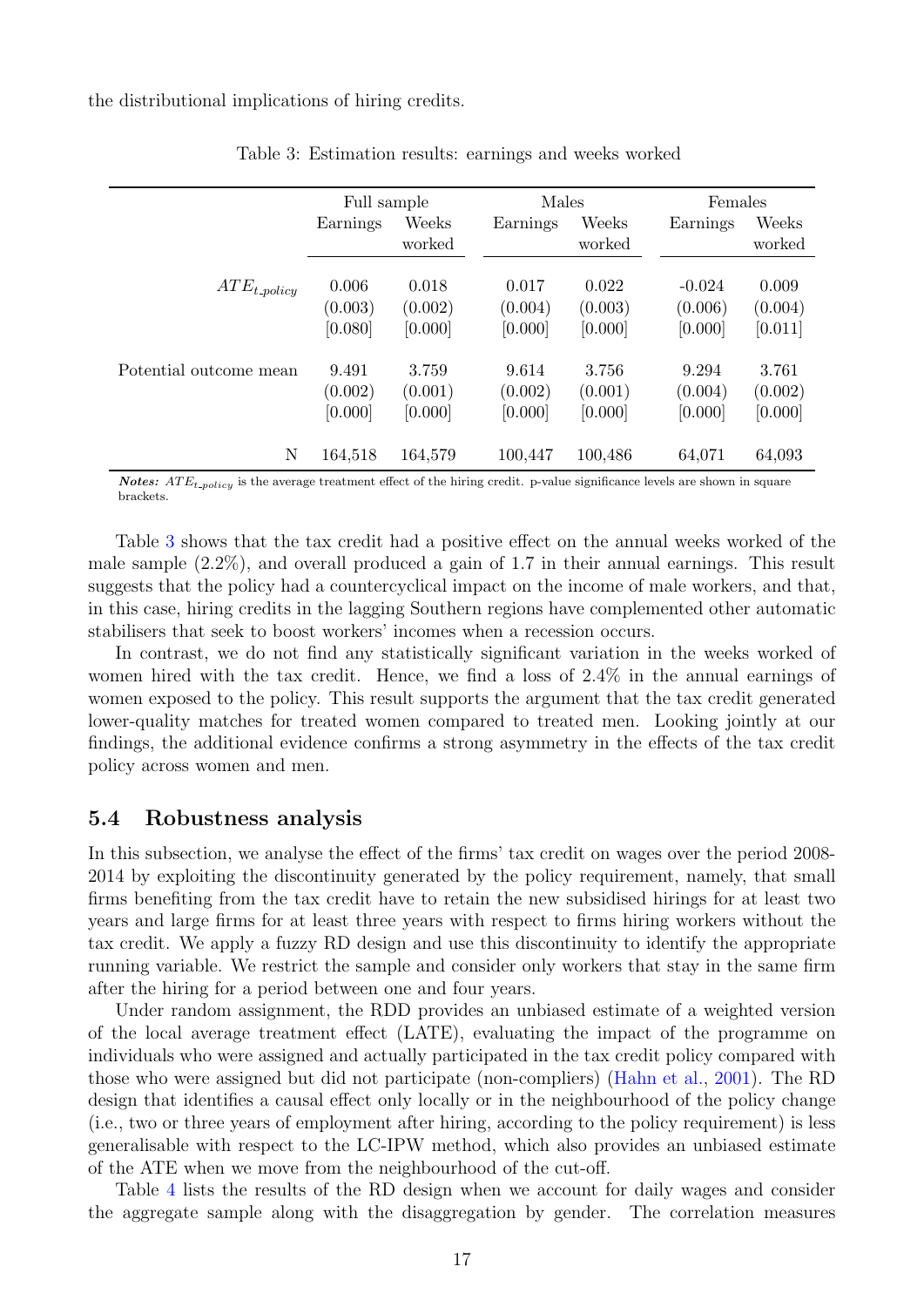|                       | Full sample | Males    | Females  |
|-----------------------|-------------|----------|----------|
|                       |             |          |          |
| $LATE_{t\_policy}$    | $-0.055$    | $-0.038$ | $-0.078$ |
|                       | (0.023)     | (0.020)  | (0.023)  |
|                       | [0.018]     | [0.095]  | [0.001]  |
| $ath\rho_{control}$   | 0.716       | 0.844    | 0.802    |
|                       | (0.071)     | (0.120)  | (0.106)  |
|                       | [0.000]     | [0.000]  | [0.000]  |
| $ath\rho_{treatment}$ | $-0.286$    | $-0.066$ | $-0.189$ |
|                       | (0.051)     | (0.079)  | (0.078)  |
|                       | [0.000]     | [0.404]  | [0.016]  |
| Wald test $\chi^2(2)$ | 135.25      | 50.81    | 63.25    |
|                       | [0.000]     | [0.000]  | [0.000]  |
| Observations          | 125,673     | 76,476   | 49,197   |

Table 4: Estimation results: wages

Notes: At the bottom of the table, we report the estimated correlation between the treatment-assignment errors and the outcome errors for the treated  $(ath\rho_{treatment})$  and control groups  $(ath\rho_{control}),$  along with the Wald test that accounts for the presence of correlation between the treatment-assignment errors and the outcome errors for the treated and control groups.

 $(ath\rho_{treatment}$  and  $ath\rho_{control}$  reveal the bias in the estimated coefficient due to unobservable confounders that differently affect the treated and control groups, whereas the LATE is the estimated impact. A positive selection bias in the control group suggests that the daily wage of the treated workers is downward biased and that the composition of the two groups is heterogeneous. That is, some treated workers are sorted in low-pay jobs not because they are treated but depending on their idiosyncratic characteristics. The Wald test rejects the null hypothesis of no correlation between the treatment-assignment errors and the outcome errors for the control and treatment groups, confirming the presence of unobservable confounding factors.

Moving to the estimated LATE parameters, we find that the effect of the introduction of the tax credit policy is not statistically significant with respect to the ATE estimates obtained by the LC-IPW. Indeed, comparing Table 2 to Table 4, in the aggregate sample, the estimated ATE (-0.055) relies on the confidence interval of the LATE. A similar result is also found when we use the disaggregation by gender. This result implies that the estimated effect of the policy is also stable when we analyse the effect in the neighbourhood of the policy cut-off.

## 6 An explanatory theoretical model

In this section, we analyse the effects of the tax credit on the labour market equilibrium from a theoretical perspective. The aim is to obtain an insight on the possible interpretation of a negative sign of the wage effect and on possible group differences in the wage effect, in particular taking into account the gender dimension.

The literature evaluating the impact of a tax credit policy (Egebark and Kaunitz, 2013, 2018; Saez et al., 2019), among others, and Cipollone and Guelfi (2006) for the Italian case) has usually found little employment effect, pointing at a rigidity of at least one of the two sides of the market.

In such a framework of modest quantity effect, the extent and the sign of the wage effect depends on which of the two sides of the market is the rigid one. Since the tax credit involves an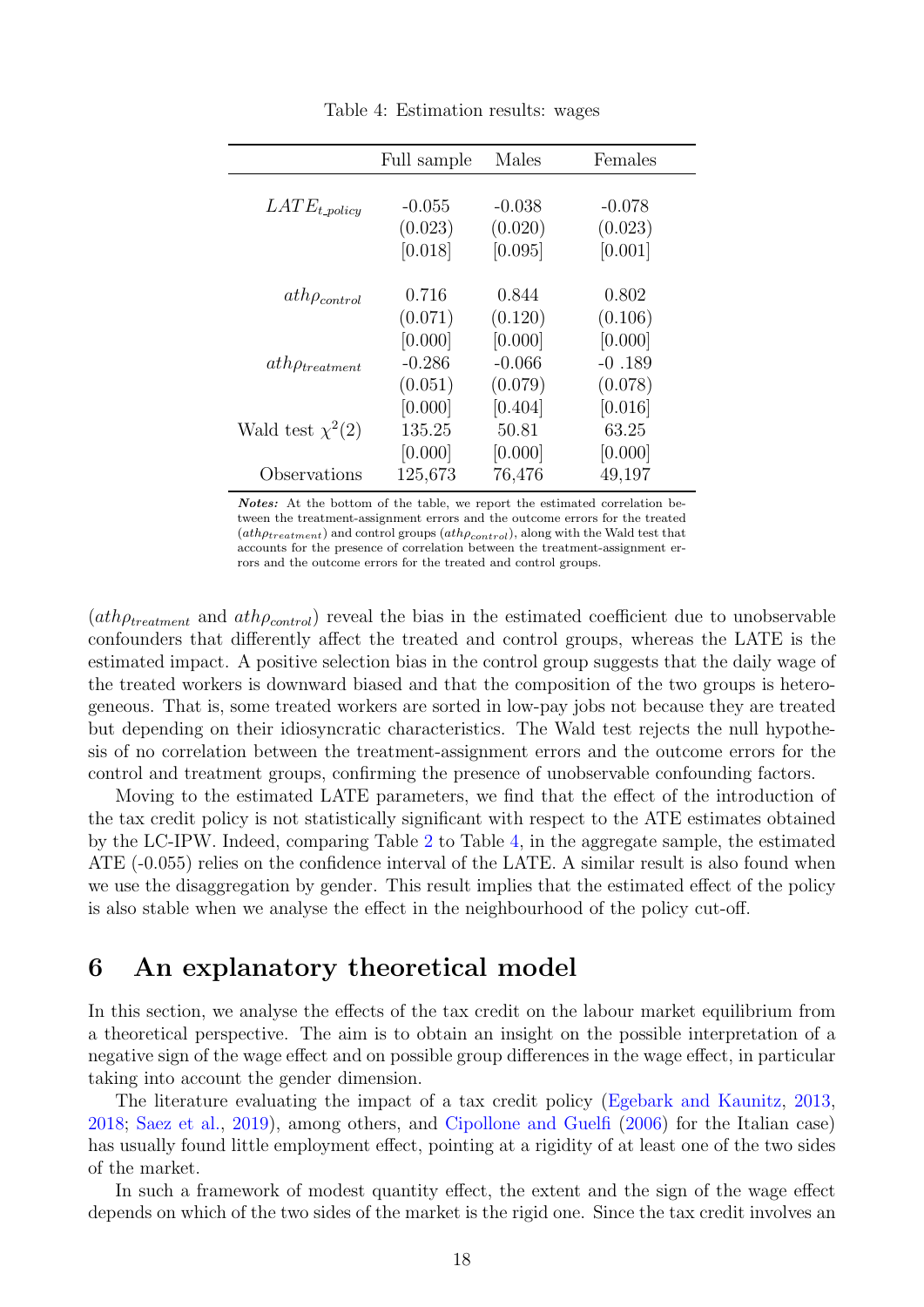upward shift of the demand curve, a rigid supply would imply, together with a small quantity effect, a strong positive effect on the wage, thereby shifting the large part of the subsidy to workers. In contrast, when the demand is the rigid side, the tax cut would continue to be incorporated into profits and the wage would be weakly affected. However, in the peculiar case of a negatively sloped supply curve, the upward shift of the demand curve has a negative impact on wages. In this case, a relatively small employment effect would be compatible only with a very rigid demand side. Hence, a negative wage effect, when not coupled with a significant employment expansion, would suggest that the tax credit is not an effective policy to support employment. Said differently, in this case, the main issue is not to shift the labour demand curve but rather to change its elasticity by preventing the marginal labour productivity from falling; otherwise, the main effect is no more than a transfer to profit earners.

As an aggregate downward sloping supply curve does not necessarily require individual downward sloping curves nor the absence of workers' bargaining power, we will consider a noncompetitive labour market framework with rent sharing. In this model, also in the case of individual upward sloping supply curves and wages capturing part of the subsidy through a rent-sharing component, the wage effect on subsidised hirings can be negative, that is, workers hired with the tax credit may have, on average, lower wages than equally productive workers who have been hired without incentives. At the same time, as standard, the model assumes workers' labour supply to be increasing in wages and workers with the same productivity to have the same reservation wage.

Our model is an extension of the wage-setting framework proposed by Card et al. (2018) that is built on the Robinson' monopsonistic model of the labour market. In this framework, firms exhibit differentiated work environments over which workers have heterogeneous preferences. Workers derive utility from working by earning a wage and through some non-monetary aspects of the specific job and workplace, such as distance to work, starting times for work, and flexibility of working hours. Hence, for worker i, the indirect utility of working at firm j is:

$$
u_{i,s,j} = \beta_s \ln(w_{sj} - b_s) + a_{sj} + \epsilon_{ij}
$$
\n
$$
(8)
$$

where the individual i of productivity type s chooses according to the wage posted by the firm j, the reservation wage or outside option in value  $b_s$ , the rent-sharing parameter  $\beta_s$  for workers of the same productivity type<sup>18</sup>, the firm-specific characteristics  $a_{sj}$  common to all workers of the same productivity type and her/his individual preference for the firm-specific non-monetary aspects  $\epsilon_{ij}$ .

The elasticity of the labour supply function  $L_{s_i}(w_{si})$  corresponding to such a utility function is:

$$
e_{sj} = \frac{\beta w_{sj}}{w_{sj} - b_s} \tag{9}
$$

First-order conditions from the demand side are:

$$
w_{sj}[\frac{1+e_{sj}}{e_{sj}}] = T_j \mu_j f_s \tag{10}
$$

where the right-hand side is the marginal product of type s at firm j,  $Tj$  and  $\mu_j$  represent the firm-specific productivity and relative cost, and  $f_s$  is the marginal productivity of workers of type s. Taking together equations 9 and 10, the wage defined by the equilibrium solution is:

$$
w_{sj} = \frac{1}{1+\beta_s}b_s + \frac{\beta_s}{1+\beta_s}T_j\mu_jf_s \tag{11}
$$

<sup>&</sup>lt;sup>18</sup>More in detail,  $\beta_s$  is the labour supply parameter that determines the firm-specific pay premium for workers of the productivity type s.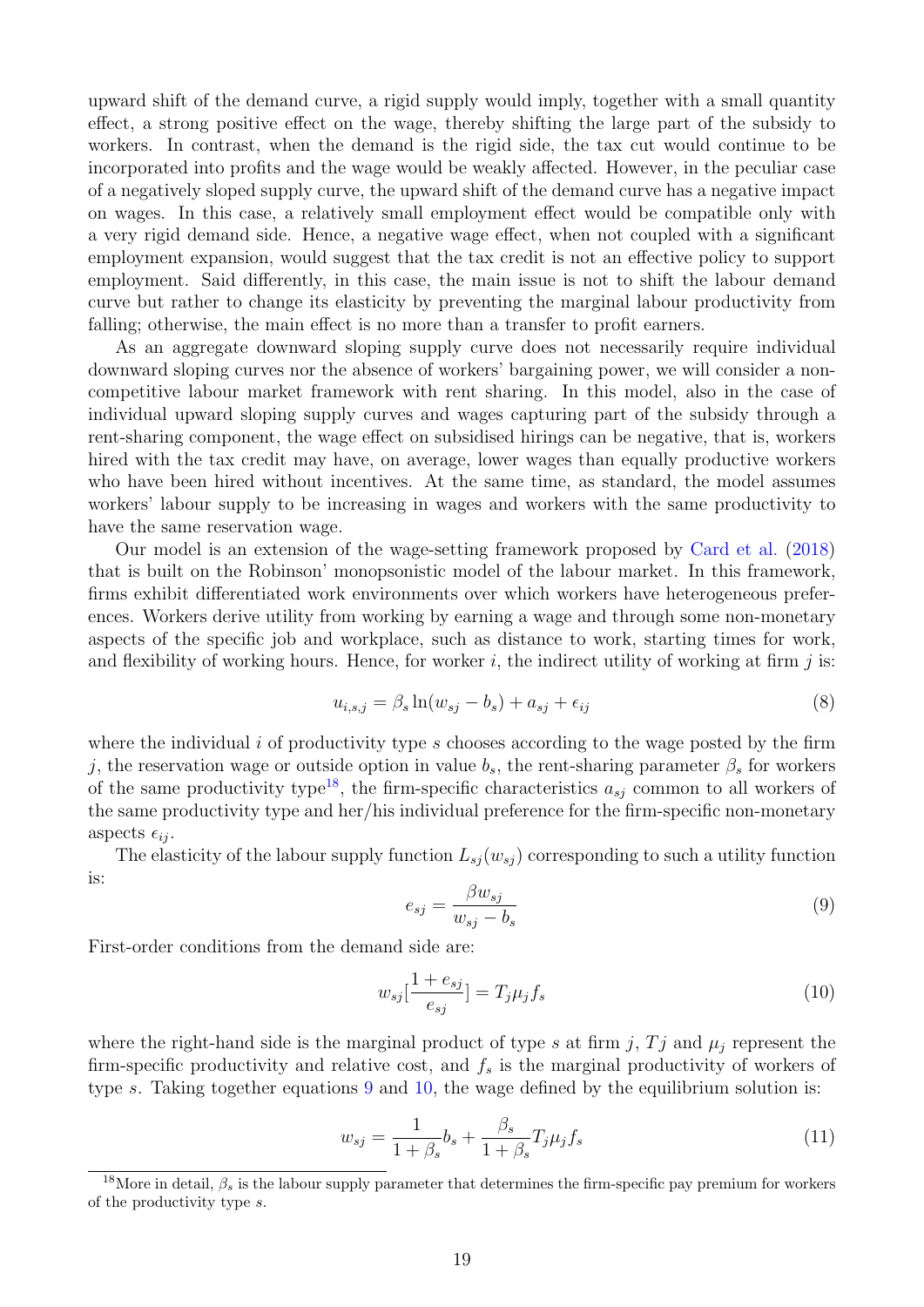To simplify the exposition, the model in Card et al. (2018) considers two types of workers (highand low-skilled workers), with the same parameter  $\beta$  and reservation wages  $b_s$  proportional to their type's marginal productivity,  $b_s = bf_s$ . This involves wages to be proportional to workers' productivity and forces at implicitly assuming that  $T_i\mu_i > b$  to make the job activation profitable for a firm.

#### 6.1 Marginal Jobs

Suppose now that instead of two types of workers, as in the original model, we have a continuum of productivity types  $s \in (s, \bar{s})$  of workers. As in the baseline case of the original model, we assume that the firm has a linear production function  $^{19}$  with  $\mu_j$  representing the relative cost (with respect to the overall wage costs) of the firm's output:

$$
Y_j = \int_{\underline{s}}^{\overline{s}} \lambda s ds \tag{12}
$$

where the worker productivity is proportional to her/his type s. Defining  $f_s = \lambda s$ , equations 9 and 10 will still hold, and thus wages will be set according to equation 11. It is now worth noticing that a condition that is always implicitly satisfied in the baseline model with firm's rents is that hiring the worker is profitable for the firm, that is,  $T_i\mu_i \geq wsj$ . Considering this condition together with equation 11, it follows that:

$$
T_j \mu_j f_s \ge b_s. \tag{13}
$$

Our relevant model's extension is to assume that the reservation wage  $b_s$  is still increasing in the worker productivity, as in the original model, but less than proportionally<sup>20</sup>:

$$
\frac{\partial b_{\lambda}(s)}{\partial s} \le 1 \tag{14}
$$

We share the main rationale of the hypothesis that workers' reservation wages depend on their abilities, in particular because they mirror workers' outside options. This is the case when we consider the main outside options, which are moving or searching for a job in the informal economy. However, both of these options have fixed monetary and non-monetary costs. Furthermore, other outside options, such as relying on welfare or family transfers, are less likely to be related to productivity. As a result, it seems reasonable to assume that the reservation wage is less than proportionally increasing in worker productivity.

This assumption, by making the constraint in equation 13 binding, allows us to derive the marginal job framework. Indeed, considering equation 13, for a given firm productivity  $T_j\mu_j$ , there will be a limit regarding the productivity type of workers  $s_m(j)$  below which the firm j will not hire any worker. Defining  $b_{\lambda}(s) = \frac{b_s}{\lambda s}$  as the correspondent increasing function, and rearranging equation 13, we can write:

$$
s_m(j) = b_{\lambda}^{-1}(T_j \mu_j) ; \qquad (15)
$$

where  $b_{\lambda}^{-1}$  $\lambda^{-1}$  is the inverse function of  $b_{\lambda}(s)$ , which is thus decreasing in s.

Correspondingly, given a type s that defines the worker productivity, there will be a minimal firm productivity  $T\mu_m(s)$  below which no firm will find it profitable to hire a worker of type s, that is:

$$
T\mu_m(s) = b_\lambda(s) \tag{16}
$$

 $19$ Card et al. (2018) also consider the non-linear case with imperfect substitutability between workers types and show that this implies non-linearities in the wage equation but does not significantly affect the main results. <sup>20</sup>For the sake of simplicity, we hold the implicit original hypothesis of  $b(s)$  to be a continuous function.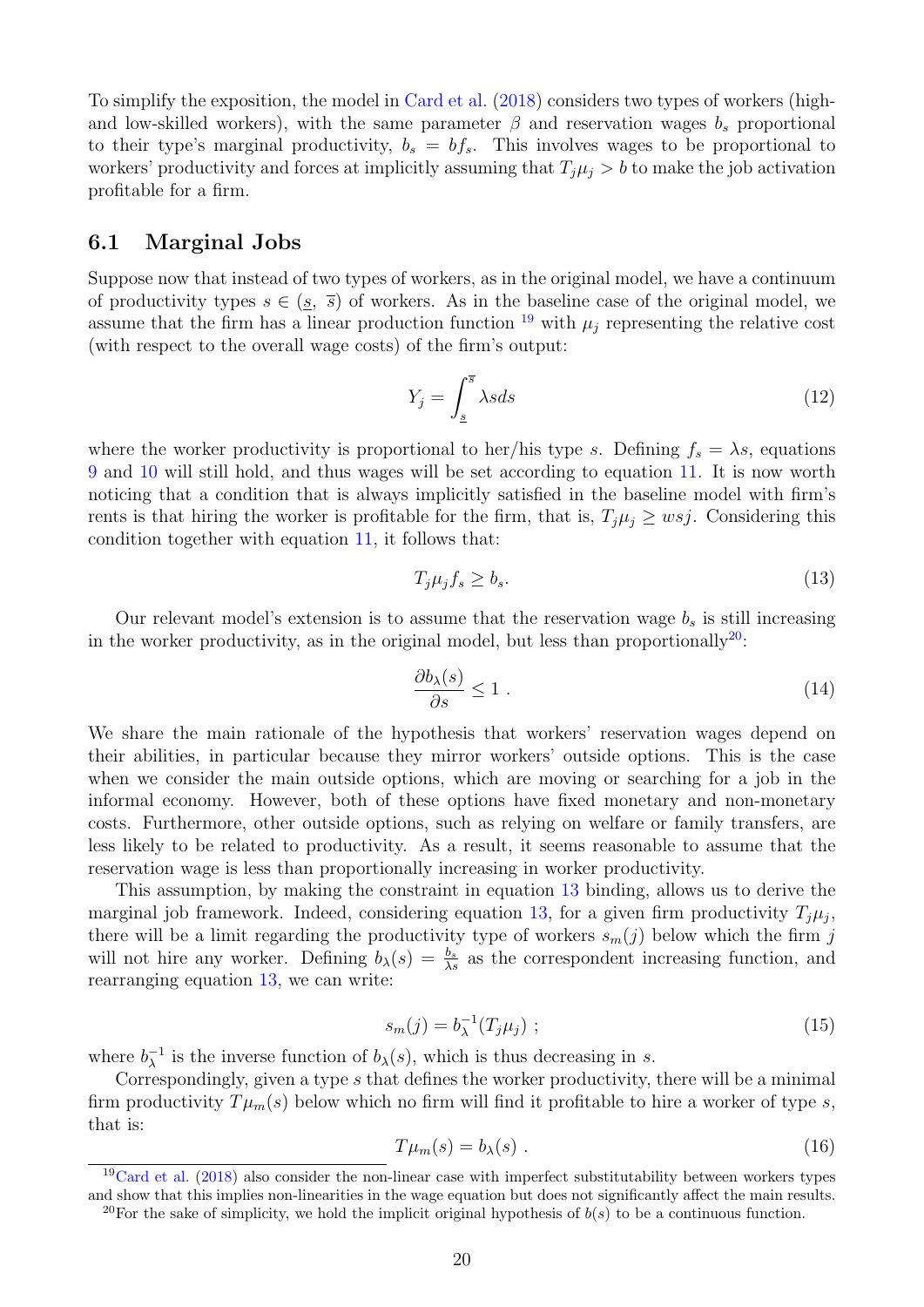#### 6.2 Tax credit and marginal jobs

We now turn to the analysis of the effect of the tax credit. We consider a policy design that involves only additional hirings, whereas the matches already realised follow the hypotheses of the model sketched in the previous subsection. This is not relevantly different than assuming that firms replace expired matches using the same wage-setting conditions of the previous model and create new jobs through the tax credit, which is the case investigated in the empirical analyses.

Our goal is to show that, for a given worker type  $s$ , the average wage of the additional subsidised matches might be lower than the wages of the matches activated without the tax credit.

The tax credit proportional to the wage  $cw$  for additional workers changes the firm first-order condition to:

$$
w_{sj}[\frac{1+e_{sj}}{e_{sj}}] = \frac{1}{1-c}T_j\mu_j\lambda s\tag{17}
$$

Accordingly, the profitability condition loosens and changes to:

$$
T_j \mu_j \ge (1 - c) b_\lambda(s) \tag{18}
$$

This implies that the thresholds  $T\mu_m(s)$  and  $s_m(j)$  in this case can be expressed as:

$$
T\mu_m^c(s) = (1-c)b_\lambda(s) \qquad s_m^c(j) = b_\lambda^{-1}(\frac{1}{1-c}T_j\mu_j)
$$
\n(19)

Since  $b_{\lambda}^{-1}$  $\lambda^{-1}$  is a decreasing function in the type index s, both thresholds will decrease:

$$
T\mu_m^c(s) < T\mu_m(s) \qquad s_m^c(j) < s_m(j) \tag{20}
$$

Indeed, the additional effect of the tax credit on employment entails exactly the activation of matches that would not have been profitable at the prevailing equilibrium wage because of the low productivity of workers and firms. This outcome will involve both the supply and demand side of the market. On the supply side, workers of lower-productivity type that previously were not hired by any firm are now hired. On the demand side, less productive firms that could not afford to increase employment can now hire new workers.

The wage for type s additional worker is:

$$
w_{sj}^{c} = \frac{1}{1+\beta}b_{s} + \frac{1}{1-c}\frac{\beta}{1+\beta}T_{j}\mu_{j}\lambda s \qquad T_{j}\mu_{j} \in (T\mu_{m}^{c}(s); T\mu_{m}(s))
$$
(21)

According to the rent-sharing mechanism, the additional worker of type s, hired by the firms yielding a productivity included in the interval  $(T\mu_m^c(s); T\mu_m(s))$ , shares part of the rent induced by the tax credit.

However, on average, this may not give her/him a wage higher than the average wage of similar workers employed without the tax credit because of the lower productivity of the firm that increases net jobs through the subsidy. Indeed, considering equation 11 and equation 21, the wage difference between an additional worker of type s hired by the firm  $j_1$  with the tax credit and a similar worker already employed by the firm  $j_2$  (or newly hired by that firm without the tax credit) is:

$$
w_{sj_2}^c - w_{sj_1} = \frac{\beta}{1+\beta} \lambda s \left( \frac{1}{1-c} T_{j_1} \mu_{j_1} - T_{j_2} \mu_{j_2} \right) ; \tag{22}
$$

with:

$$
T_{j_1}\mu_{j_1} \in (T\mu_m^c(s); T\mu_m(s)) \qquad T_{j_2}\mu_{j_2} \in (T\mu_m(s); T\mu_M) ; \qquad (23)
$$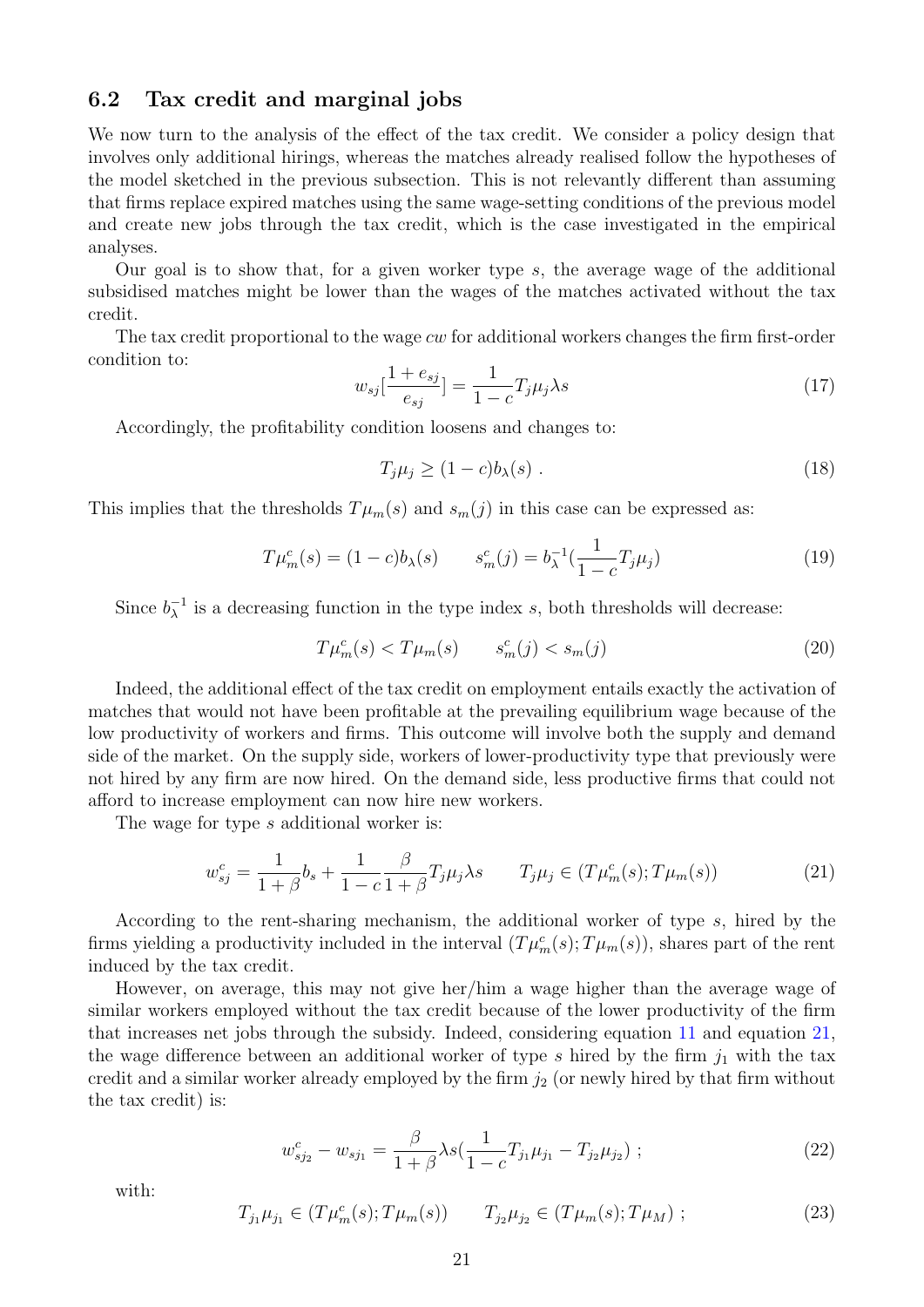where  $T\mu_M$  sets the upper bound of firms' productivity.

When  $T_i\mu_i(s)$  is close to  $T\mu_m$ , the difference above may be positive. However, in all other cases, the wage difference will have the opposite sign. That is, additional workers hired with the tax credit would have higher wages than workers of the same s type hired at market conditions only if compared with those employed in firms at the bottom of the firms' productivity distribution. If we look instead at non-marginal firms, the wage gap is negative.

The overall effect will thus depend on the difference between the productivity  $\bar{T}\mu^c$  of the firms hiring new workers of type s with the tax credit and the average productivity  $T\mu$  of firms already employing or hiring new workers of type s without the tax credit:

$$
\bar{w}^c(s) - \bar{w}(s) = \frac{\beta}{1+\beta} \lambda s \left[ \frac{1}{1-c} \bar{T} \mu^c - \bar{T} \mu \right]
$$
\n(24)

where:

$$
\bar{T\mu}^c = \frac{1}{j(T\mu_m) - j(T\mu_m^c)} \int_{j(T\mu_m^c)}^{j(T\mu_m)} T j\mu_j \frac{L_j(s)}{L(s)} dj \tag{25}
$$

$$
\bar{T\mu} = \frac{1}{j(T\mu_M) - j(T\mu_m)} \int_{j(T\mu_m)}^{j(T\mu_M)} T j\mu_j \frac{L_j(s)}{L(s)} dj \tag{26}
$$

and  $j(T\mu)$  is the firm<sup>21</sup> with productivity  $T\mu$ , whereas  $\frac{L_j(s)}{L(s)}$  is the share of type s workers in firm  $i$ .

As a result, the average wage of workers hired with the tax credit will be lower than the wage of similar workers already employed or newly hired without the tax credit whenever the subsidy does not compensate the difference between the productivity of firms already employing this type of worker and firms that have hired this type of worker thanks to the tax credit. Said differently, conditioned on workers of type  $s$ , the average wage effect of the tax credit is negative whenever the lack of profitability of previously non-activated matches is significantly dependent on the conditions of firms' productivity.

#### 6.3 Gender-biased wage effect of the tax credit

In terms of the model of the previous subsection, women have a lower estimated coefficient  $β$ , thus they receive less of a firm's wage premium related to different fixed effects, and show a biased distribution across firms with lower fixed effects, thus their employment distribution  $L_j(s)$  $\frac{L_i(s)}{L(s)}$  is biased towards lower-productivity firms (Card et al., 2016).

As a result, when we consider gender differences, we have to take in account that, in the case of women, we have two opposite effects on the wage impact of the tax cut in equation 24 since the term  $\frac{\beta}{1+\beta}$  is lower compared to men and the term  $\overline{T}\mu^c - \overline{T}\mu$  is higher (in absolute value), on average. Hence, a stronger negative impact of the tax credit for women would be justified by the dominance of the segregation effect, that is, the relative bias of women's employment towards lower-productivity firms. The predominance of the segregation effect is compatible also with a different interpretation of the gender gap that is offered by the same imperfect labour market model. As (Card et al., 2018) note, a lower rent sharing is compatible with a same parameter  $\beta$  when we have a higher variance of the idiosyncratic component  $\epsilon_{ij}$  since for  $a \tau > 1$ , the utility function:

$$
u_{i,s,j} = \beta_s \ln(w_{sj} - b_s) + a_{sj} + \tau \epsilon_{ij} ; \qquad (27)
$$

<sup>&</sup>lt;sup>21</sup>We assume, without loss of generality,  $j(T\mu)$  to be increasing all over the interval  $(T\mu_m^c; T\mu_M)$ .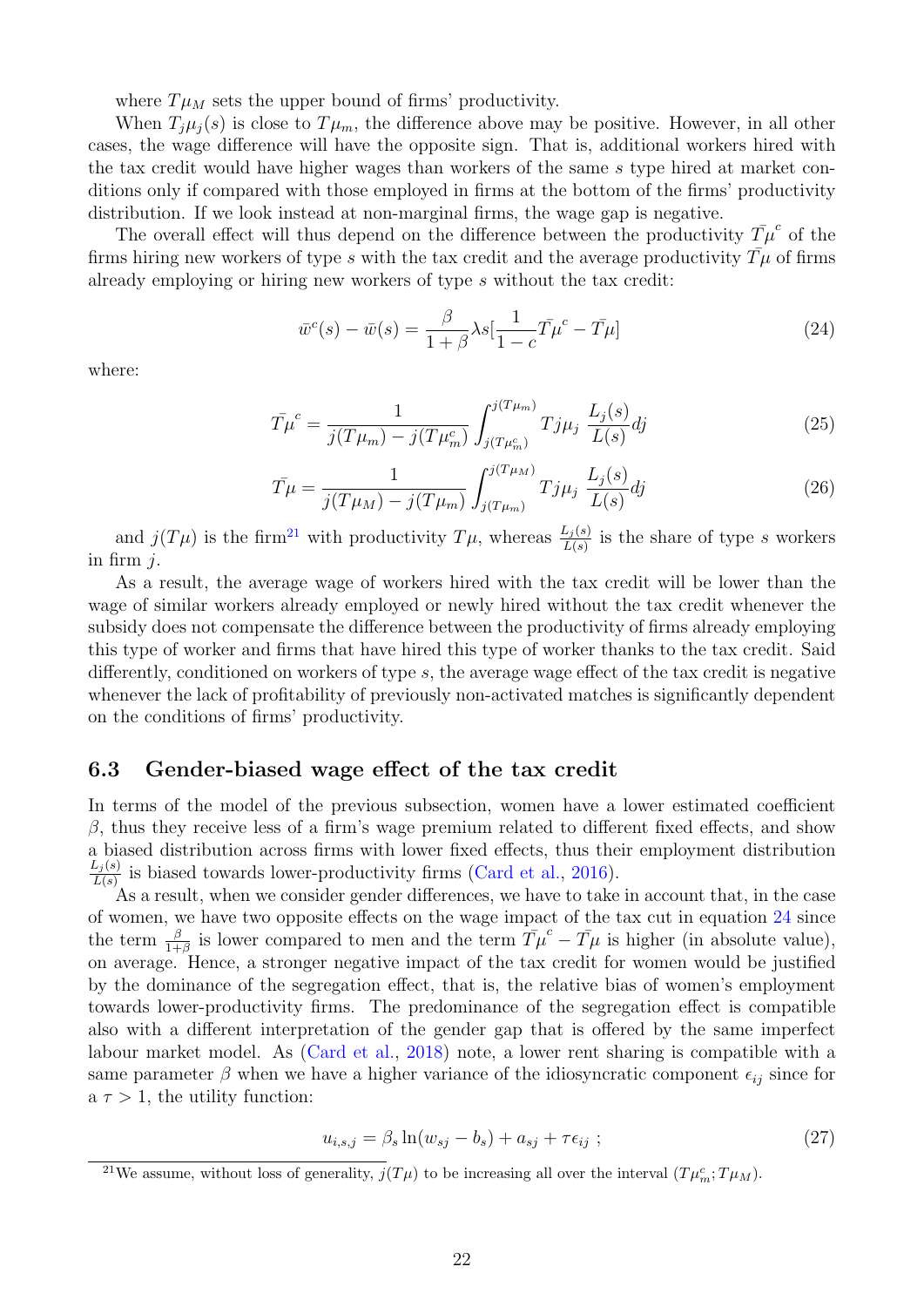corresponds to the same preference space of the monotonic transformation as:

$$
v_{i,s,j} = \frac{\beta_s}{\tau} \ln(w_{sj} - b_s) + \frac{a_{sj}}{\tau} + \epsilon_{ij} \tag{28}
$$

Furthermore, according to the rationale of the model, in a pooled equilibrium where women have higher variance of the idiosyncratic component, since they give more weight to non-monetary rather than to monetary aspects of the job, they would self-select in firms offering lower-paid jobs. In this case, the wage effect of the tax credit would always be worse for women than for men. It is worth noting that since the wage effect in equation 24 refers to a worker of a given s type, the compositional effect related to different ability distributions by gender is excluded.

Summing up, in a framework of imperfect labour markets, the evidence of a stronger negative effect of the tax credit for women suggests an interpretation of the gender wage differentials that is not based on different bargaining powers (implicitly, the parameter  $\beta$  of the utility function) per se but can be grounded instead on the higher sensitivity of women to subjective non-monetary aspects of the jobs. This specification is thus coherent with the segregation and the discrimination channels explaining the gender-biased wage effect of the tax credit.

## 7 Conclusive remarks

Hiring incentives have become popular *de facto* industrial and regional development place-based policies in Italy over the last ten years. This paper offers a comprehensive analysis of the wage impact of hiring credits, targeting the lagging regions in Southern Italy from the onset of the Great Recession up to 2014, when major similar policies at the national level occurred.

We estimate the effect of hiring credits on wages and run separate analyses for the male and female subsamples. This framework enables us to critically evaluate the economic rationale for place-based policies that put strong emphasis on reducing firms' labour costs to stimulate economic activity in disadvantaged areas characterised by a gender-based divide.

Our main finding is that the policy produced an overall negative effect on wages that is more pronounced for newly hired women compared to men. Our results also display that the tax cut has had the unintended consequence of worsening women's segregation in bad jobs, thereby contributing to widening the gender wage dispersion. We interpret these findings in light of the existing literature on wage determination with worker and firm heterogeneity and propose an extension of the model of monopsony in the labour market provided by Card et al. (2016, 2018) to clearly explain the main channels of the empirical results.

A more general remark concerns the effect of the policy on the average productivity of the economic system. We do not directly address this issue in the paper, but we show that by introducing the tax credit policy, it is worth sustaining low-productivity matches that firms would not have formed without the decrease in labour costs. This means that the policy advantages marginal firms and moves low-productivity workers, particularly women, from home production or from the informal sector to the formal sector. This shift may have a negative effect on the average productivity of the new jobs activated, which is the other side of the increase in wage dispersion. That is, the tax cut on labour costs of firms in lagging regions translates into a transfer to marginal firms, reinforcing the low competitiveness of the economic sector, an outcome that is exactly the opposite of the intended objective of these measures.

Overall, this study strongly suggests that a different mix of welfare, active labour market and development measures is required to promote opportunities in the highly segmented labour market of Southern Italy. Generally, as Kline and Moretti (2014) stress, making the tax system more progressive or strengthening means-tested programmes and targeting transfers based on income or demographic characteristics remain more direct, and potentially more efficient, ways to help those in need in lagging regions. In addition, the evidence suggests that disadvantaged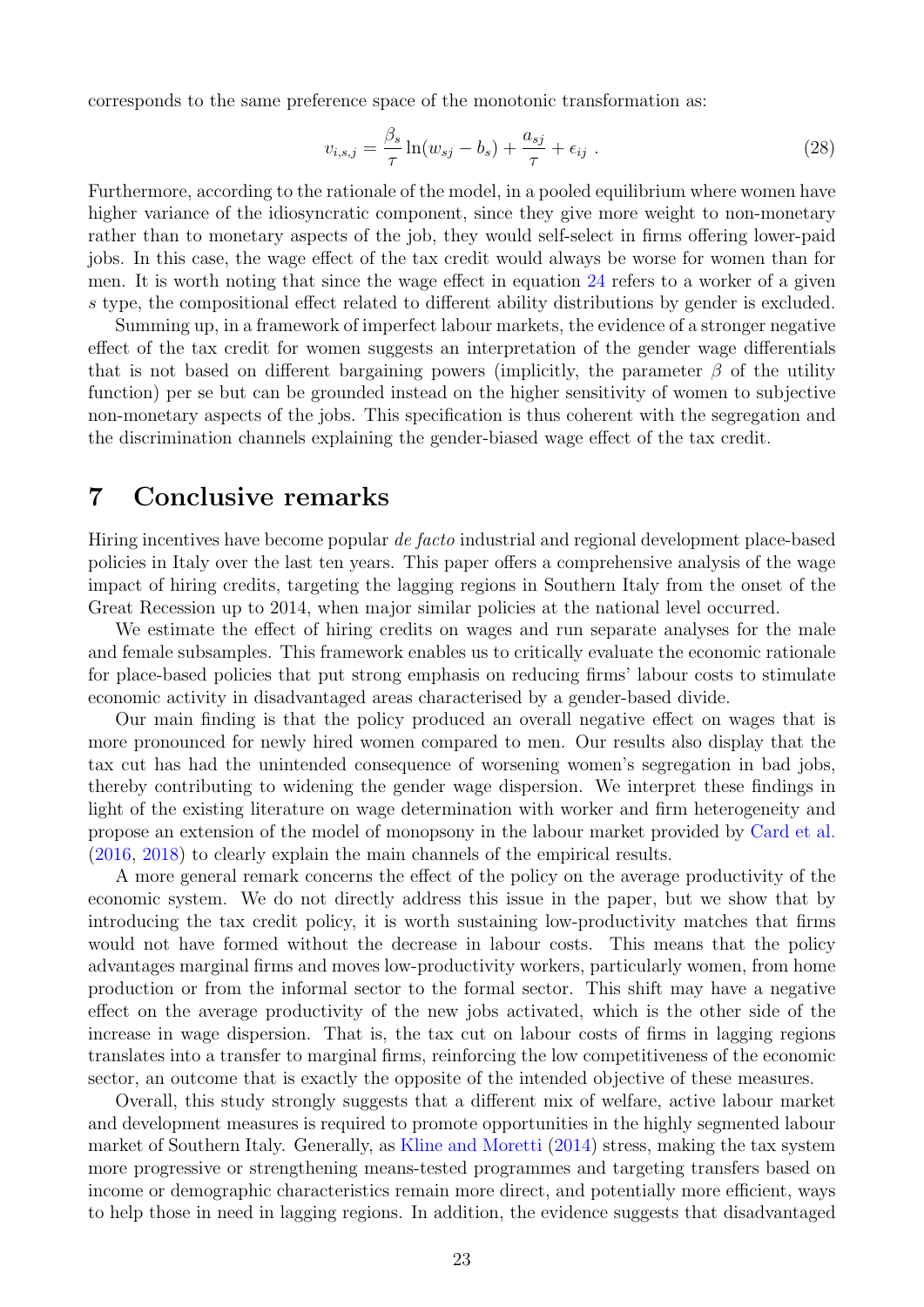female workers who face high unemployment rates and fragmented careers due to massive search and mobility frictions would require a mix of government measures aimed at improving their skills and productivity, on the one hand, and changes in the structure and remuneration of jobs at the firm level, on the other hand, in order to enhance more flexible working arrangements and facilitate women's work-family balance. Finally, an industrial policy aimed at increasing the productivity of firms would represent a preferable strategy for improving job creation in lagging regions compared to place-based policies that rely on subsidies to firms attempting to outweigh the competitive disadvantages due to localised market failures.

# References

- Barth, E. and Dale-Olsen, H. (2009). Monopsonistic discrimination, worker turnover, and the gender wage gap. *Labour Economics*, 16(5):589–597.
- Baussola, M. and Mussida, C. (2014). Disadvantaged workers in the italian labour market: gender and regional gaps. In Sciulli, D. and Malo, A., editors, *Disadvantaged Workers*, volume Disadvantaged Workers of *AIEL Series in Labour Economics*, page 231–256. Springer, London.
- Becker, G. (1971). *The Economics of Discrimination*. University of Chicago Press, 2 edition.
- Blau, F. D. and Kahn, L. M. (2017). The gender wage gap: Extent, trends, and explanations. *Journal of Economic Literature*, 55(3):789–865.
- Brown, A. J. (2015). Can hiring subsidies benefit the unemployed? *IZA world of Labor*.
- Cahuc, P., Carcillo, S., and Le Barbanchon, T. (2019). The effectiveness of hiring credits. *The Review of Economic Studies*, 86(2):593–626.
- Card, D., Cardoso, A. R., Heining, J., and Kline, P. (2018). Firms and labor market inequality: Evidence and some theory. *Journal of Labor Economics*, 36(S1):13–70.
- Card, D., Cardoso, A. R., and Kline, P. (2016). Bargaining, sorting, and the gender wage gap: Quantifying the impact of firms on the relative pay of women. *The Quarterly Journal of Economics*, 131(2):633–686.
- Card, D., Heining, J., and Kline, P. (2013). Workplace heterogeneity and the rise of west german wage inequality. *The Quarterly Journal of Economics*, 128(3):967–1015.
- Cardoso, A. R., Guimarães, P., and Portugal, P. (2016). What drives the gender wage gap? a look at the role of firm and job-title heterogeneity. *Oxford Economic Papers*, 68(2):506–524.
- Cellini, R. and Torrisi, G. (2014). Regional resilience in italy: A very long-run analysis. *Regional Studies*, 48(11):1779–1796.
- Centra, M. and Gualtieri, V. (2017). Incentivi al lavoro permanente e contratto a tutele crescenti. *INAPP–Sinappsi*, 7(1):71–93.
- Ciani, E., David, F., and de Blasio, G. (2019). Local responses to labor demand shocks: A re-assessment of the case of italy. *Regional Science and Urban Economics*, 75:1–21.
- Ciani, E. and Torrini, R. (2019). The geography of italian income inequality: recent trends and the role of employment. *Politica economica*, 35(2):173–208.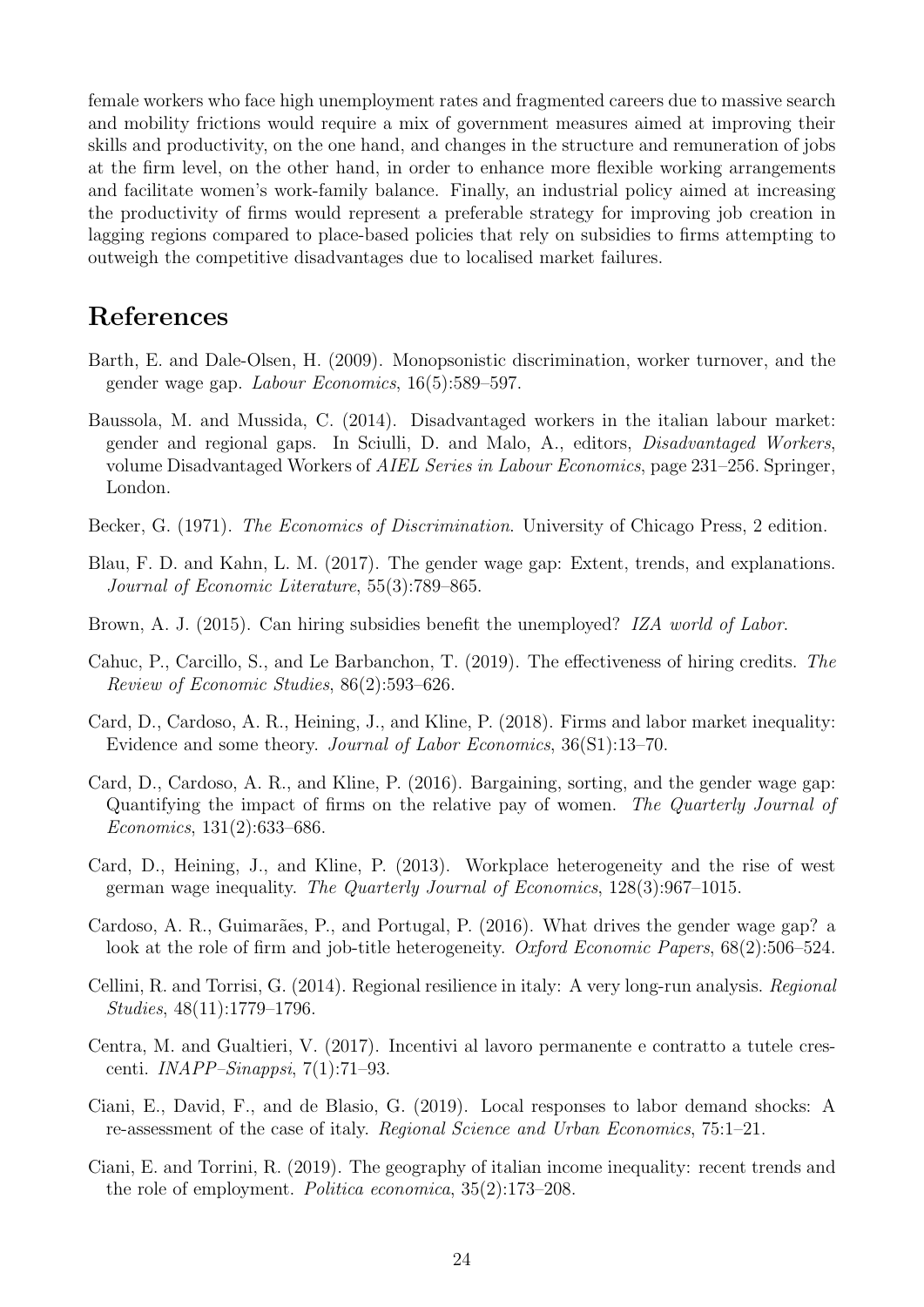- Cipollone, P. and Guelfi, A. (2006). Financial support to permanent jobs. the italian case. *Politica Economica*, page 51–76.
- Colombo, S. and Regini, M. (2016). Territorial differences in the italian 'social model'. *Regional Studies*, 50(1):20–34.
- de Castris, M. and Pellegrini, G. (2012). Evaluation of spatial effects of capital subsidies in the south of italy. *Regional Studies*, 46(4):525–538.
- Deidda, M., Di Liberto, A., Foddi, M., and Sulis, G. (2015). Employment subsidies, informal economy and women's transition into work in a depressed area: evidence from a matching approach. *IZA Journal of Labor Policy*, 4(1):1–25.
- Del Bono, E. and Vuri, D. (2011). Job mobility and the gender wage gap in italy. *Labour Economics*, 18:130–142.
- Dickert-Conlin, S. and Holtz-Eakin, D. (1999). Employee-based versus employer-based subsidies to low-wage workers: A public finance perspective. Jcpr working papers, Northwestern University/University of Chicago Joint Center for Poverty Research.
- Egebark, J. and Kaunitz, N. (2013). Do payroll tax cuts raise youth employment? Working Paper Series 2013:27, IFAU - Institute for Evaluation of Labour Market and Education Policy.
- Egebark, J. and Kaunitz, N. (2018). Payroll taxes and youth labor demand. *Labour Economics*, 55:163–177.
- Flabbi, L. (2010). Gender discrimination estimation in a search model with matching and bargaining. *International Economic Review*, 51(3):745–783.
- Goldin, C. (2014). A grand gender convergence: Its last chapter. *American Economic Review*, 104(4):1091–1119.
- Hahn, J., Todd, P., and der Klaauw, W. V. (2001). Identification and estimation of treatment effects with a regression-discontinuity design. *Econometrica*, 69(1):201–209.
- Kline, P. and Moretti, E. (2014). People, places, and public policy: Some simple welfare economics of local economic development programs. *Annual Review of Economics*, 6(1):629–662.
- Lechner, M. and Miquel, R. (2010). Identification of the effects of dynamic treatments by sequential conditional independence assumptions. *Empirical Economics*, 39(1):111–137.
- Mussida, C. and Parisi, M. L. (2020). Features of personal income inequality before and during the crisis: An analysis of italian regions. *Regional Studies*, 54(4):472–482.
- Neumark, D. (2016). Policy levers to increase jobs and increase income from work after the great recession. *IZA Journal of Labor Policy*, 5(1):6.
- Neumark, D. and Grijalva, D. (2017). The employment effects of state hiring credits. *ILR Review*, 70(5):1111–1145.
- Newell, J. (2009). *The Italian general election of 2008: Berlusconi strikes back*. Basingstoke: Palgrave.
- OECD (2017). *Skills Strategy Diagnostic Report: Italy*. OECD Publishing, Paris.
- OECD et al. (2010). *Employment Outlook*. Paris: OECD Publishing.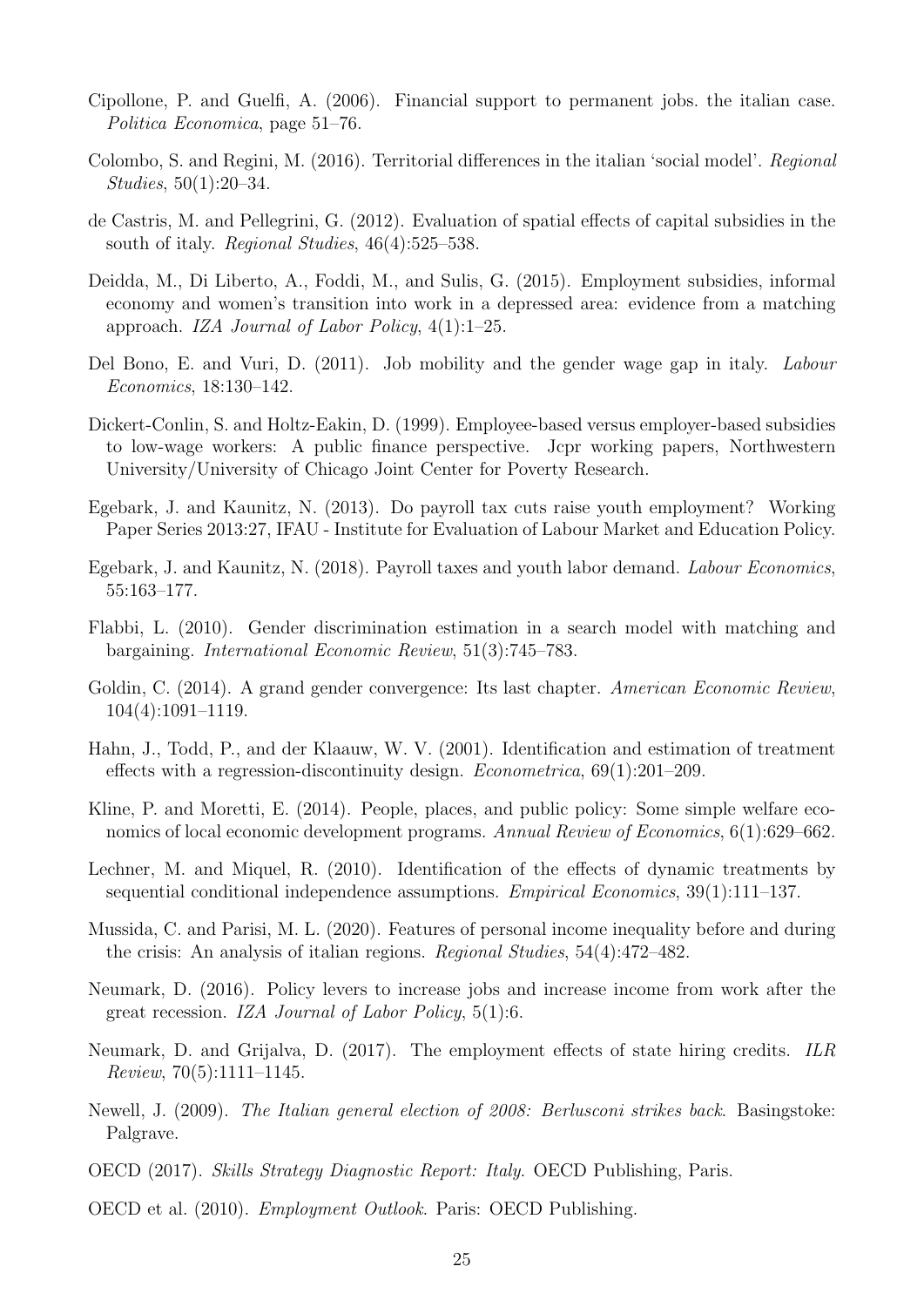- Olivetti, C. and Petrongolo, B. (2016). The evolution of gender gaps in industrialized countries. *Annual review of Economics*, 8:405–434.
- Pasquini, A., Centra, M., and Pellegrini, G. (2018). Long-term unemployed hirings: Should targeted or untargeted policies be preferred? Technical report, Papers No. 1802.03343.
- Petrongolo, B. (2004). Gender segregation in employment contracts. *Journal of the European Economic Association*, 2(2-3):331–345.
- Robins, J. M. (2000). Marginal structural models versus structural nested models as tools for causal inference. In Halloran, M. E. and Berry, D., editors, *Statistical Models in Epidemiology, the Environment, and Clinical Trials*, page 95–133, New York, NY. Springer New York.
- Robinson, J. (1933). *The Economics of Imperfect Competition*. London: Macmillan.
- Saez, E., Schoefer, B., and Seim, D. (2019). Payroll taxes, firm behavior, and rent sharing: Evidence from a young workers' tax cut in sweden. *American Economic Review*, 109(5):1717–63.
- Sestito, P. and Viviano, E. (2016). Hiring incentives and/or firing cost reduction? evaluating the impact of the 2015 policies on the italian labour market. Questioni di Economia e Finanza (Occasional Papers) 325, Bank of Italy, Economic Research and International Relations Area.
- Sulis, G. (2012). Gender wage differentials in italy: A structural estimation approach. *Journal of Population Economics*, 25(1):53–87.